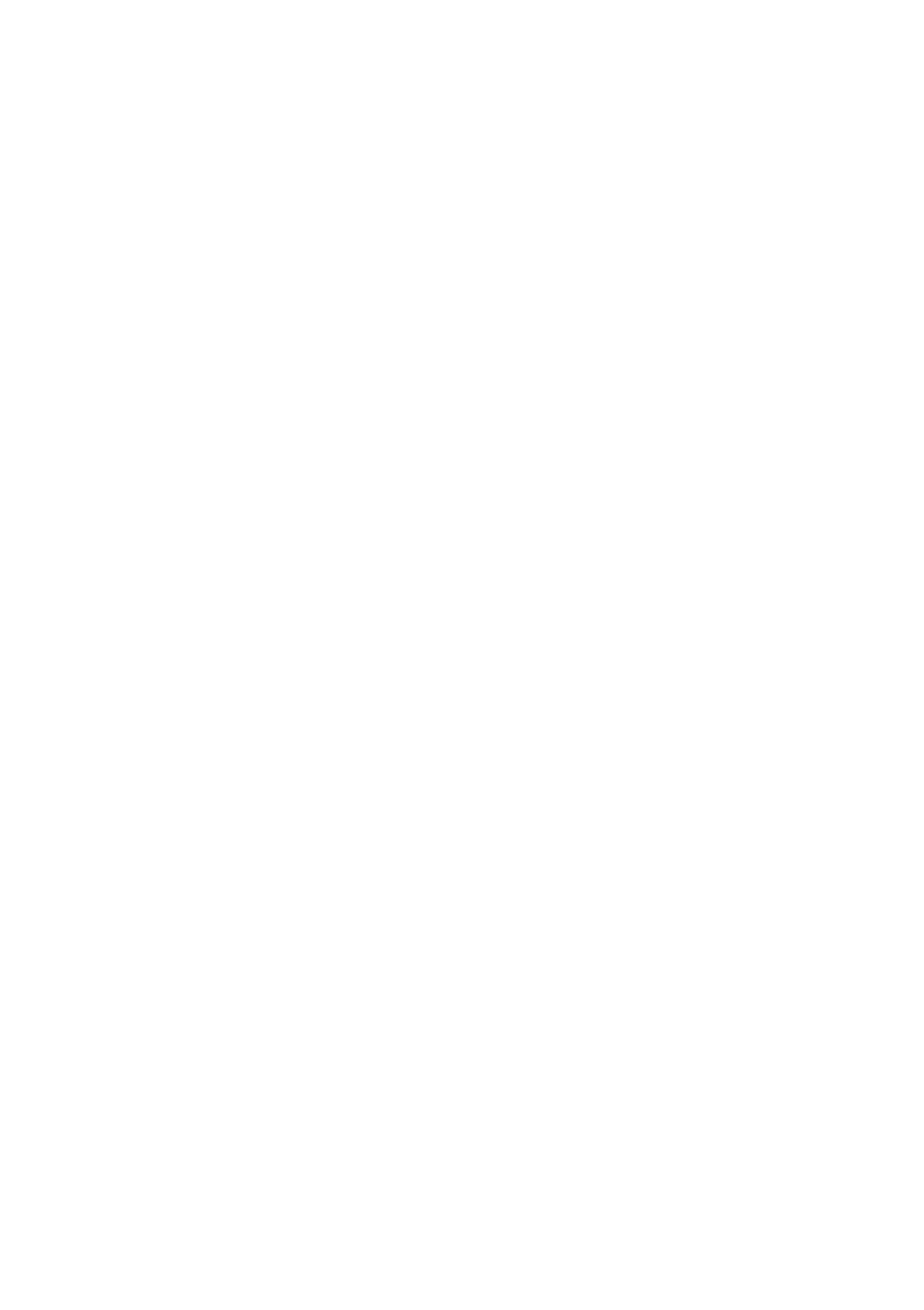# Medieval and Early Modern England on the Contemporary Stage:

*The Past is Back on Stage*

Edited by

Marianne Drugeon

Cambridge **Scholars** Publishing

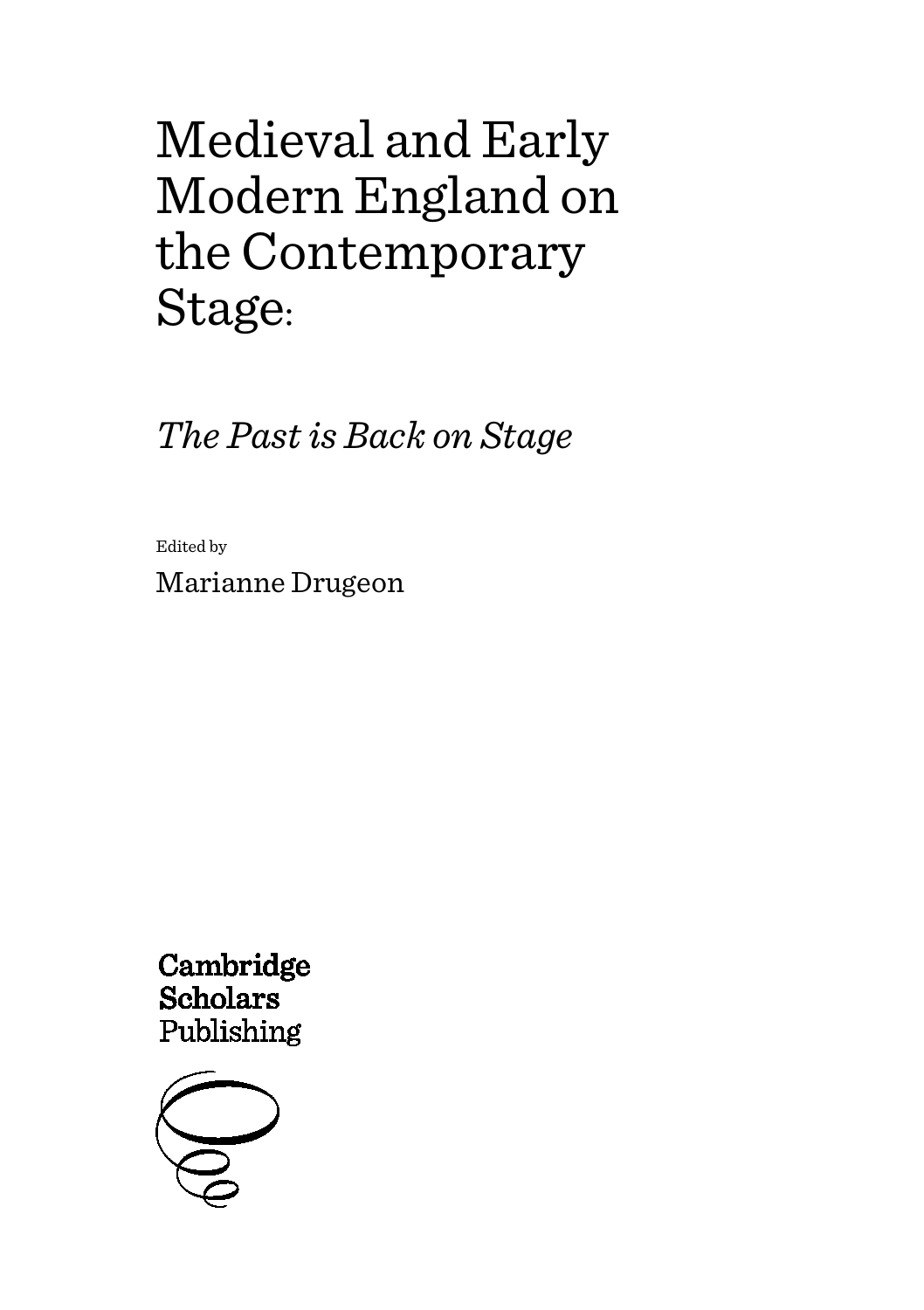Medieval and Early Modern England on the Contemporary Stage: The Past is Back on Stage

Edited by Marianne Drugeon

This book first published 2021

Cambridge Scholars Publishing

Lady Stephenson Library, Newcastle upon Tyne, NE6 2PA, UK

British Library Cataloguing in Publication Data A catalogue record for this book is available from the British Library

Copyright © 2021 by Marianne Drugeon and contributors

All rights for this book reserved. No part of this book may be reproduced, stored in a retrieval system, or transmitted, in any form or by any means, electronic, mechanical, photocopying, recording or otherwise, without the prior permission of the copyright owner.

ISBN (10): 1-5275-7127-0 ISBN (13): 978-1-5275-7127-3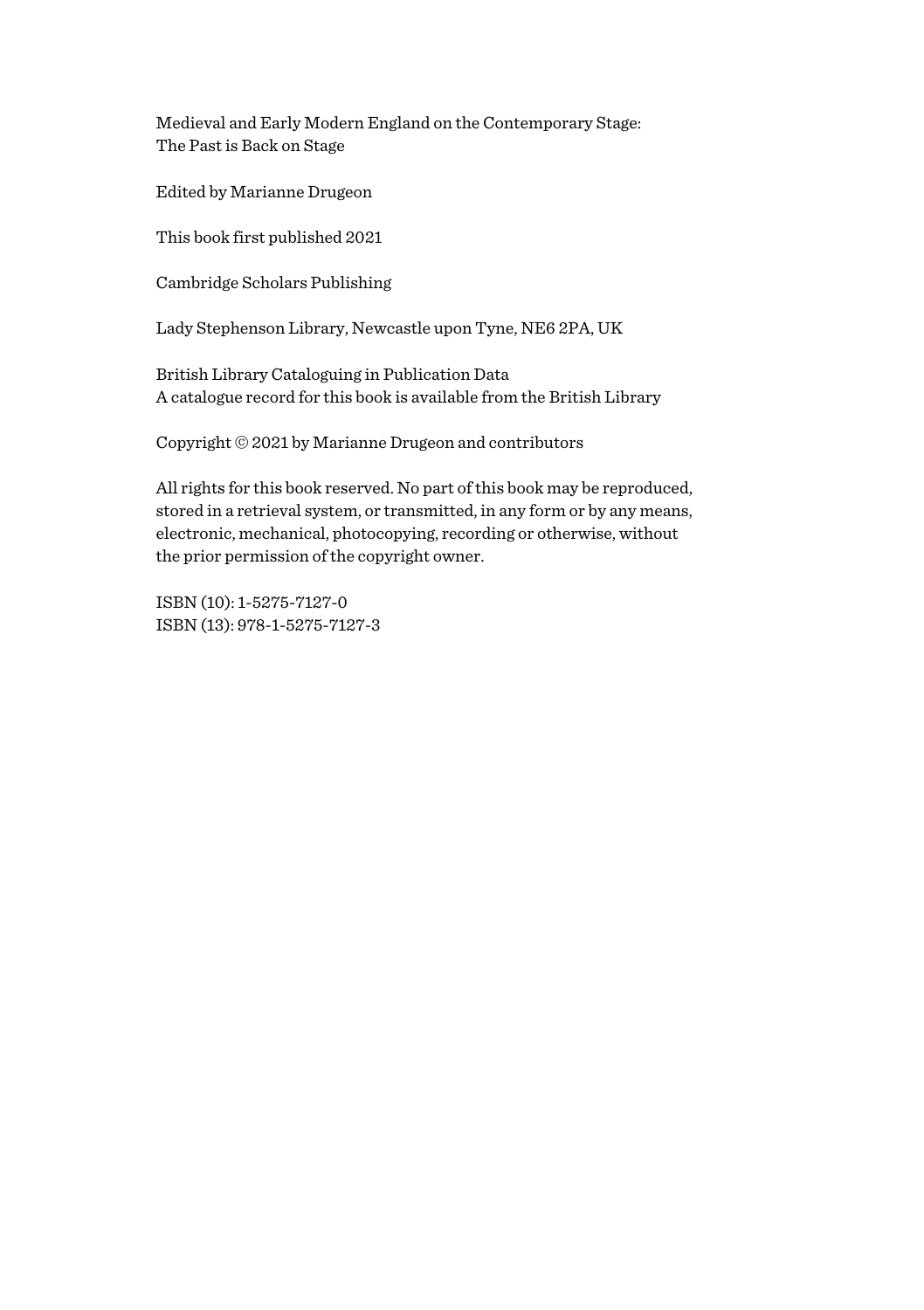## TABLE OF CONTENTS

| Marianne Drugeon                                                                                                                                        |
|---------------------------------------------------------------------------------------------------------------------------------------------------------|
| <b>Part I: Restaging and Rewriting Shakespeare</b>                                                                                                      |
| Ironic Intermedialities in Rupert Goold's Richard III (Almeida Theatre,<br>June-August 2016)<br>Pascale Sardin                                          |
| Presenting the Past: Navigating Early Modern Gender Politics in<br>Contemporary Stagings of The Taming of the Shrew for Young Audiences<br>Sara Reimers |
| Part II: Echoes of Medieval and Early Modern England<br>on the Contemporary Stage                                                                       |
| "One of Us": Liberal Universalism in Dramatisations of Theatrical History<br>Richard O'Brien                                                            |
| "Merry England" is Back: When Contemporary Theatre Becomes Festive<br>Again<br>Julien Alliot                                                            |
| Reconstruction on the British Contemporary Stage: Two History Plays<br>on the King James Bible<br>Marianne Drugeon                                      |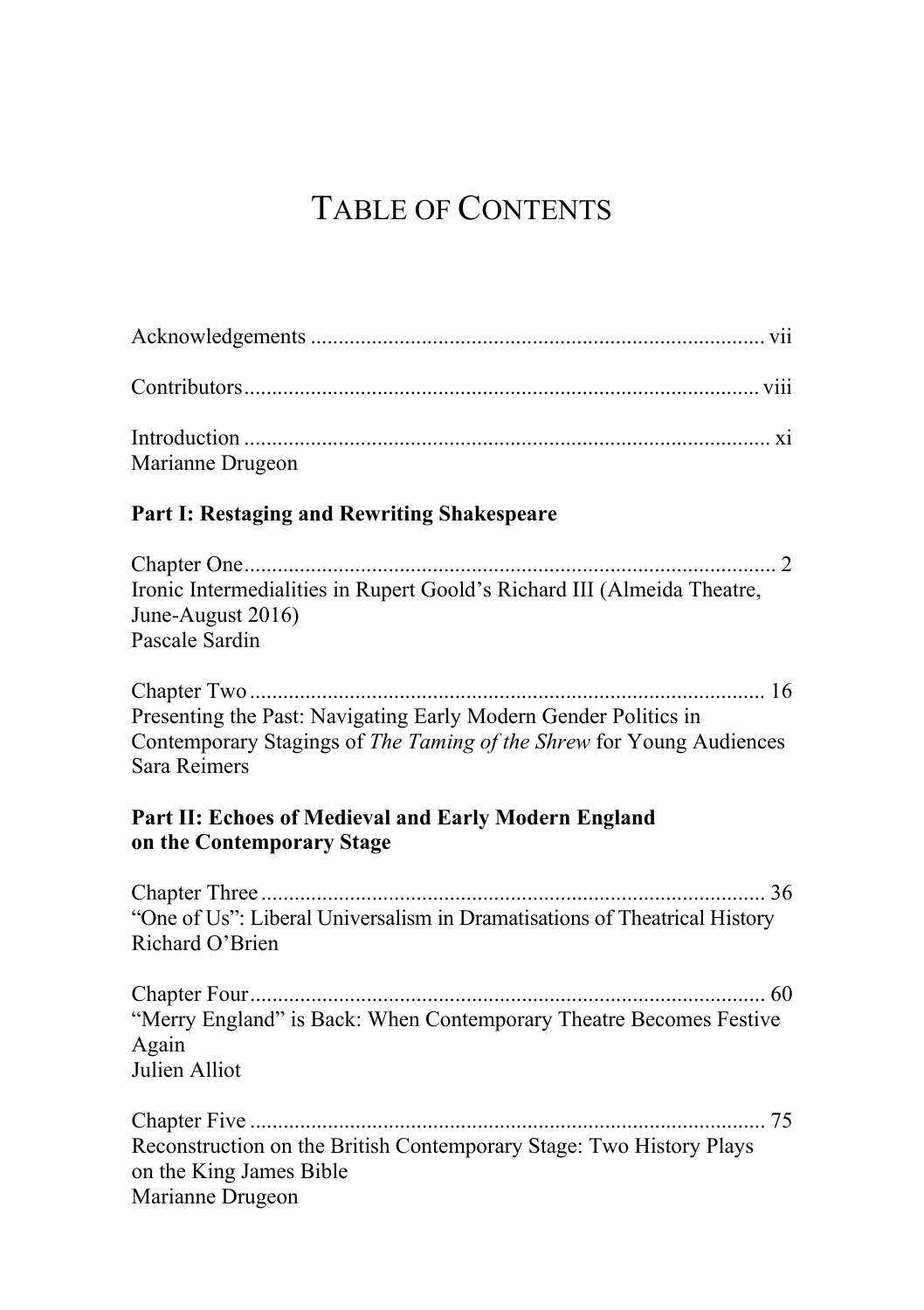| V1 | Table of Contents |
|----|-------------------|
|    |                   |

#### **Part III: Playwrights on Writing History Plays**

| Re-forming the Reformation: by Bolt, Brenton, Poulton and Me |  |
|--------------------------------------------------------------|--|
| David Edgar                                                  |  |
|                                                              |  |
| Walking with Ghosts                                          |  |
| Stephanie Dale                                               |  |
|                                                              |  |
|                                                              |  |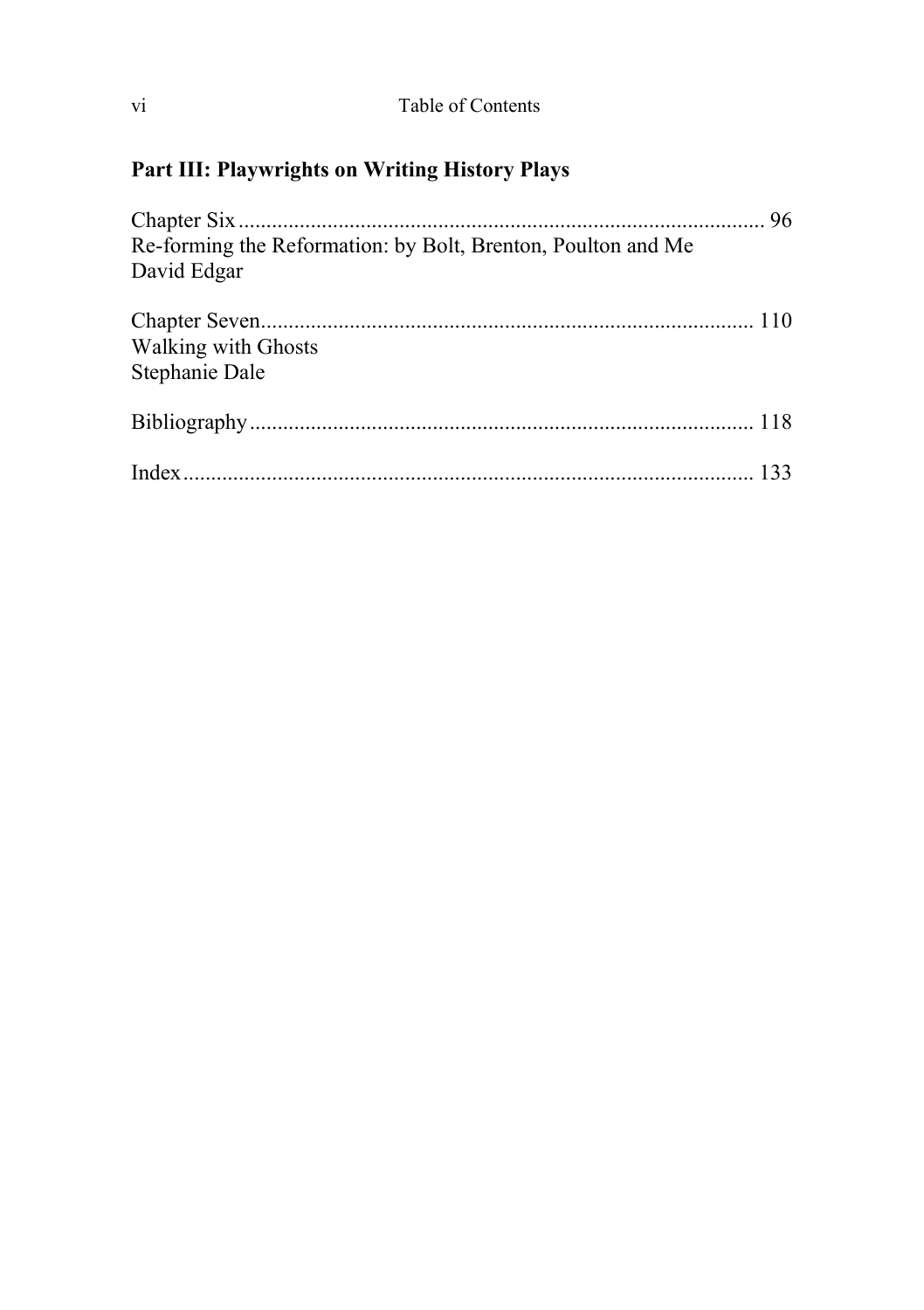### ACKNOWLEDGEMENTS

In 2017 I organised a conference in Montpellier financed by the research team EMMA (Études Montpelliéraines du Monde Anglophone) and RADAC (Recherches sur les Arts Dramatiques Anglophones Contemporains), entitled *The Past is Back on Stage*. For two days, we explored the links between medieval and early modern England and the contemporary stage. That conversation has been going on ever since, and the present volume is one of its offshoots. I am extremely grateful to all contributing authors for bringing their knowledge and expertise to this book. It was a pleasure working with them and I hope that pleasure will be renewed in future collaborations. I am also grateful to Stephanie Dale and David Edgar for their precious contribution as playwrights.

I would like to thank in particular Marissa Greenberg and Agnès Lafont for their precious advice and opinion as well as their continuous and unfailing support throughout the long process of bringing this book to life.

I am also grateful to the anonymous colleagues who helped through their feedback on each chapter, as well as to Claire Hélie and Emeline Jouve for their help, encouragement and support at various stages of the process.

My warmest thanks, as always, to David, Alexandra, Raphaël and Sarah.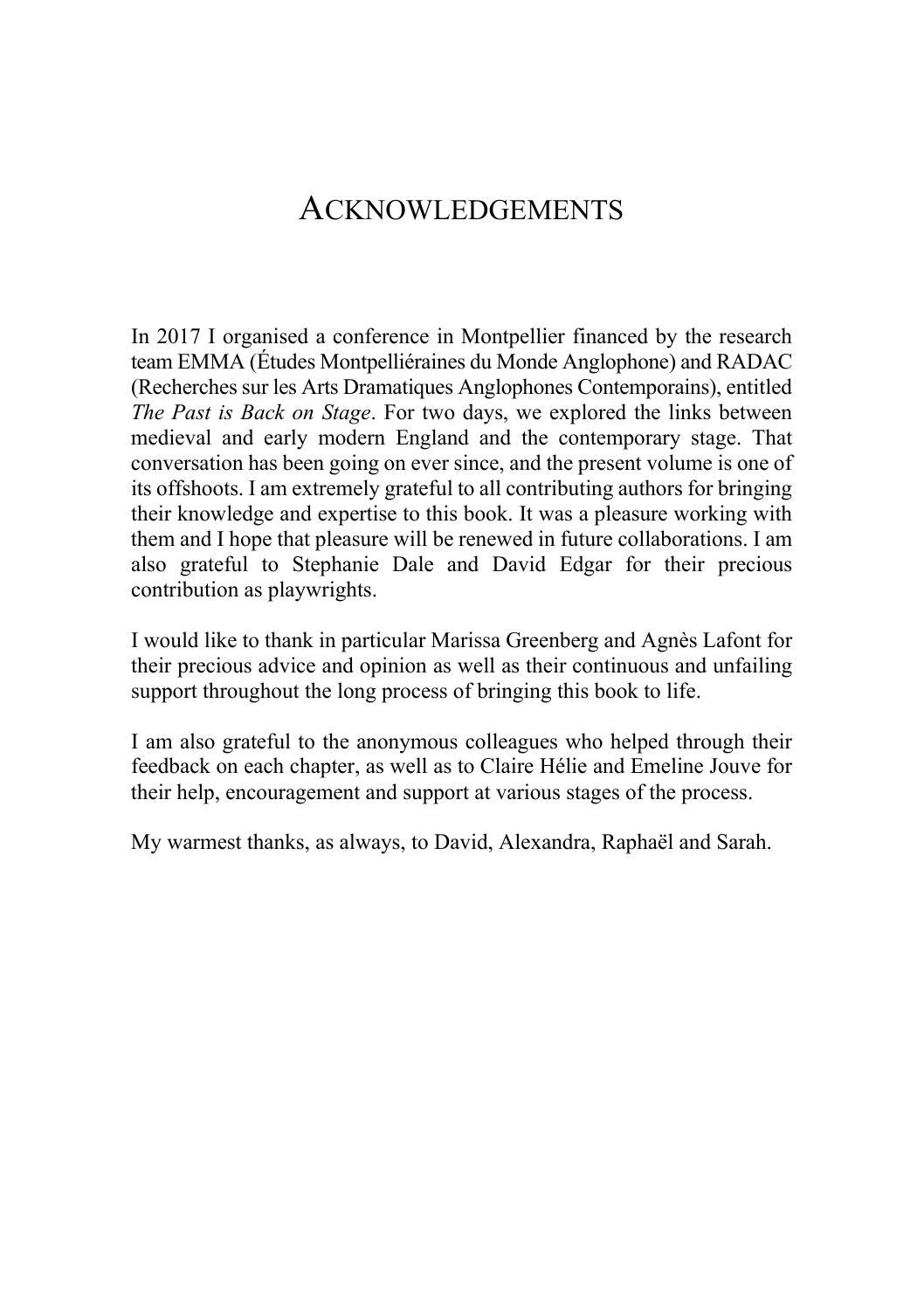### **CONTRIBUTORS**

**Julien Alliot** holds a PhD in English Literature from the *Sorbonne Université* of Paris. His dissertation, *The Paradoxical Party on the British Contemporary Stage* (supervised by Élisabeth Angel-Perez), explores the renewal of dramatic forms in contemporary British theatre by analysing the intimate connections between the dramatic and the festive. With a special interest in Lacan, he recently completed a Master's in Psychoanalysis from the Paul-Valéry-Montpellier University, focusing on the works of T.S. Eliot, J. Conrad and S. Beckett. He has published several articles in French and English on contemporary theatre and performance. His most recent publications examine the dialogue between literature and psychoanalysis. Based in Paris, he currently teaches a variety of courses on translation, Anglophone civilisation and literature, preparing French undergraduates for entrance examinations to the "Grandes Écoles".

**Stephanie Dale** writes for the stage, radio and large-scale theatre. She is Head of Playwriting at Bristol Old Vic Theatre School. Her work is focused on current social, environment and political issues. She wrote *Giants on the Hill*, which explores the impact of wind-farms on local communities, for Centric Theatre. She has adapted several nineteenth century novels, including Lewis Carroll's *Alice in Wonderland* and Jane Austen's *Persuasion* which toured nationwide in 2018. She has written some of the UK's largest community plays involving hundreds of social actors. Her special interest is in promenade theatre, with a particular focus on the engagement between actors, audience and the use of space in-between. Currently, she is under commission to write Dorchester Community Play Association's seventh community play, *Spinning the Moon*. Recently, she worked with Theatre in the Quarter, writing the lyrics for a short film, *Walk My Journey*. The film involved interviews with refugees and 700 children from across Cheshire. The film was produced by Jo McLeish and won the bronze award at the Charity Film Awards 2020. She is also the author of several radio plays for Afternoon Drama on BBC Radio Four. The latest, *Losing Paradise* was first aired on 8<sup>th</sup> April 2021.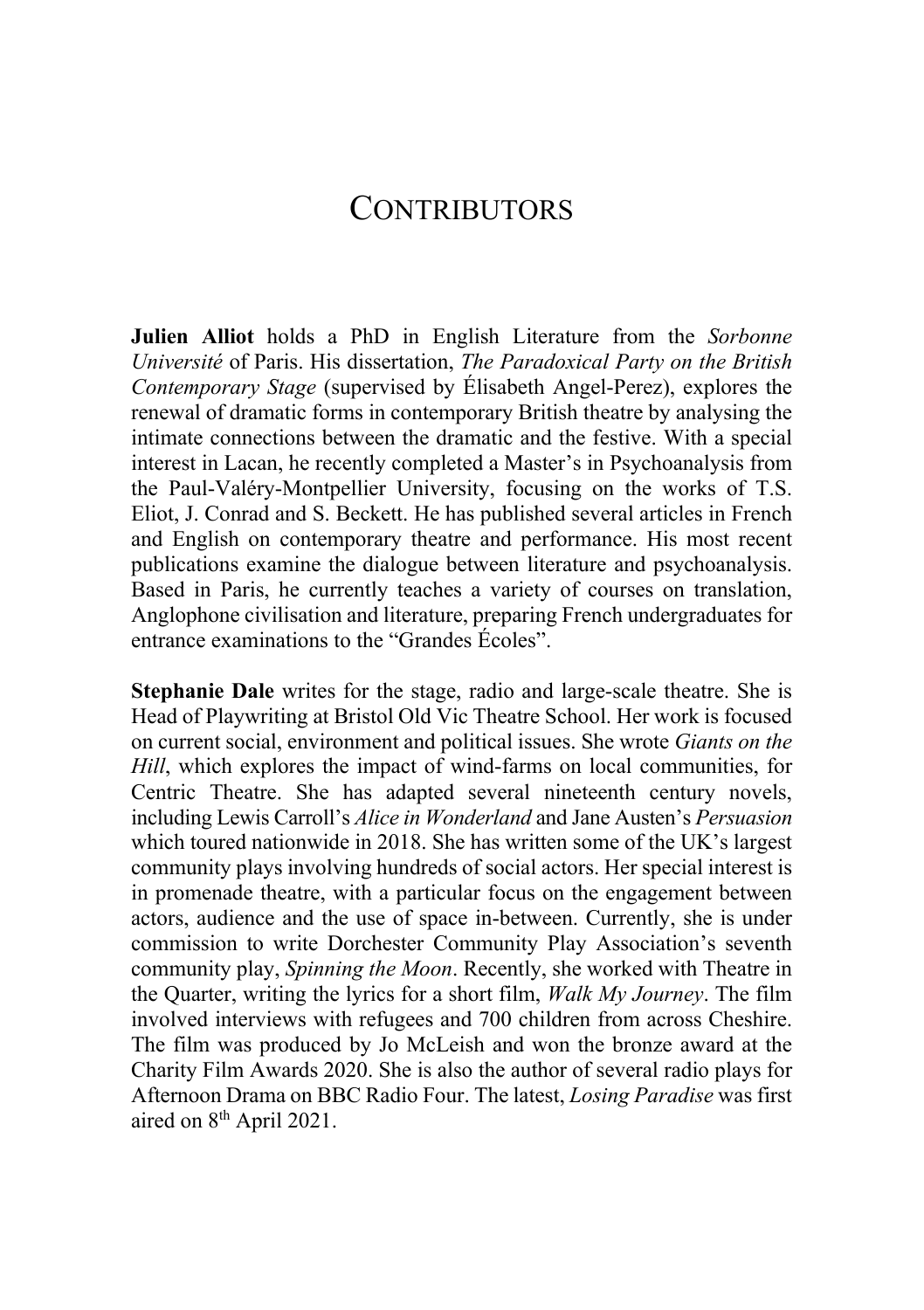**Marianne Drugeon** is a Lecturer in English Studies at Paul-Valéry Montpellier 3 University (France). Her research focuses on politicallycommitted British playwriting from the 19<sup>th</sup> century to the present. She has published articles on David Edgar, Samuel Beckett and Tom Stoppard, among others. She has edited a collection of articles on Oscar Wilde and coauthored *Oscar Wilde, The Importance of Being Earnest*. As a member of the Maison Antoine Vitez, a non-profit organisation dedicated to the translation of plays from all languages into French, she has co-translated several plays including Stoppard's *The Hard Problem* and *The Invention of Love* as well as documentary plays. She is currently working on community plays, modern mystery plays and other experiments in large-scale amateur theatre.

**David Edgar** has had more than sixty of his plays published and performed on stage, radio and television around the world. His stage adaptations include Albie Sachs's *Jail Diary*, Robert Louis Stevenson's *Dr Jekyll and Mr Hyde*, Charles Dickens' *Nicholas Nickleby* and *A Christmas Carol*, Gitta Sereny's biography of *Albert Speer* and Julian Barnes's *Arthur & George*, as well as translations of Brecht and Ibsen's plays. He has written two community plays for Dorchester: *Entertaining Strangers* and *A Time to Keep* (with Stephanie Dale). His revised version of *Entertaining Strangers* was presented at the National Theatre, as were *The Shape of the Table* and *Playing with Fire*. His original plays for the RSC include *Destiny*, *Pentecost*, *The Prisoner's Dilemma* and *Written on the Heart*. Other recent plays include *Testing the Echo*, *If Only* and *Trying It On*, in which he also performed. He is also the author of *The Second Time as Farce: Reflections on the Drama of Mean Times*, *How Plays Work* and editor of *State of Play*. He is a former president of the Writers Guild of Great Britain and a Fellow of the Royal Society of Literature. He founded the University of Birmingham's MA in Playwriting Studies programme and was its director until 1999. He was appointed Professor of Playwriting Studies in 1995. He currently teaches on the MA in Drama Writing at Bristol Old Vic Theatre School.

**Richard O'Brien** is a Lecturer in Creative Writing at Northumbria University, and served as Birmingham Poet Laureate 2018-2020. His doctoral thesis considered the development of verse drama from Shakespeare to the present day, including elements of original creative practice, and his work on the creative afterlives of the early modern has appeared in *Shakespeare Bulletin, Connotations, Ben Jonson and Posterity* (edited by Martin Butler and Jane Rickard, CUP, 2020) and *Shakespeare &*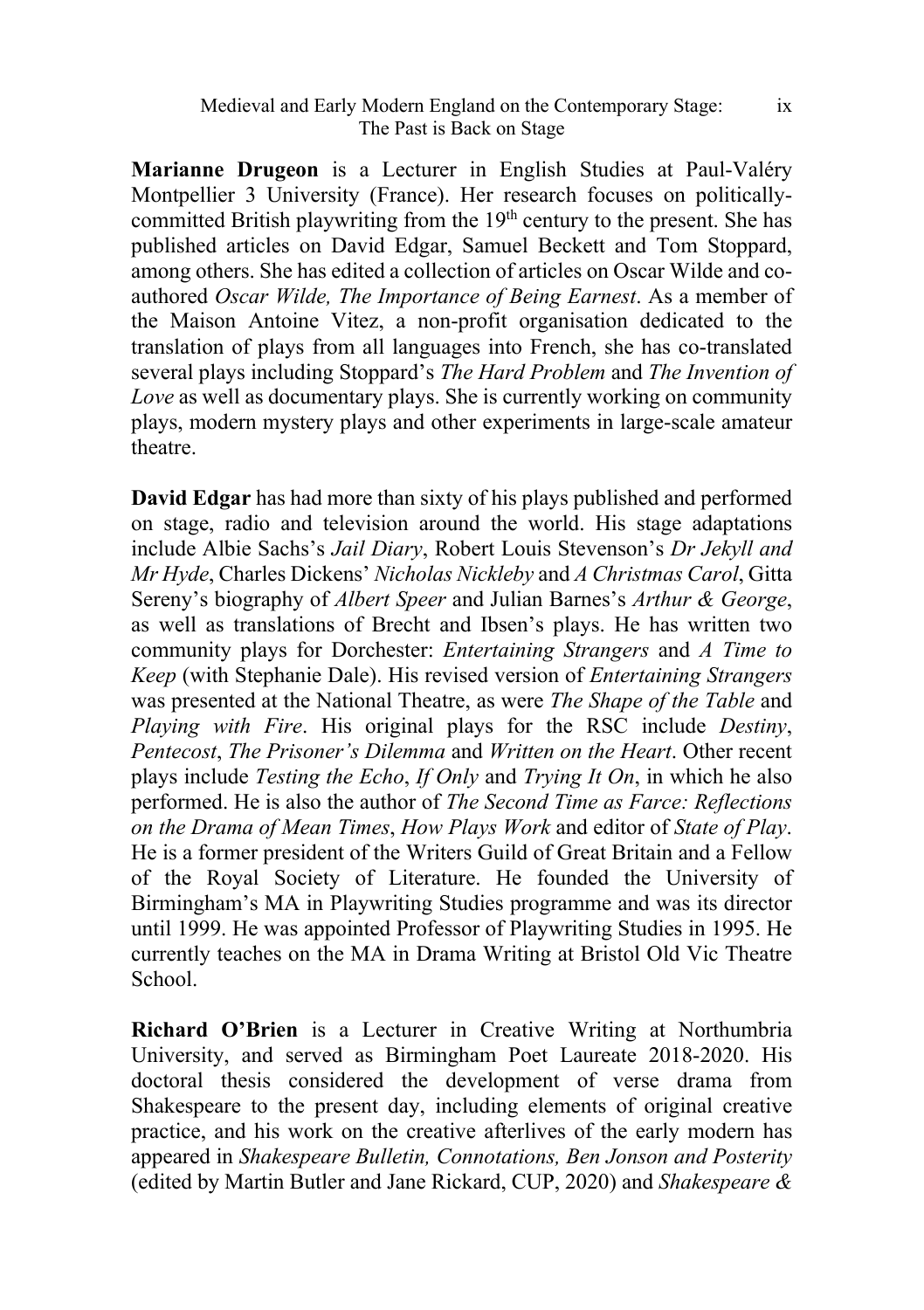#### x Contributors

*His Biographical Afterlives* (edited by Paul Franssen and Paul Edmondson, Berghahn 2020). His recent *Borrowers and Lenders* article '"I Know My Clay": Some Musical Afterlives of Hamlet's Gravedigger' considered Shakespearean echoes in songs by Georges Brassens and Jake Thackray, and featured the first English-language recording of 'Croque' by Thomas Fersen in the author's own translation. He is also the author of multiple poetry pamphlets (including *The Dolphin House*, published by Broken Sleep Books in 2021), and in 2017 won an Eric Gregory Award from the Society of Authors.

**Sara Reimers** studied for her AHRC-funded PhD at Royal Holloway, University of London, where she wrote her thesis on casting and the construction of gender in contemporary stagings of Shakespeare's plays. Since being awarded her PhD she has worked as a Senior Teaching Fellow and an AHRC Creative Economy Engagement Fellow on the "Making an Appearance" project. In 2018 she collaborated with the AHRC "Performing Restoration Shakespeare" project, as an embedded scholar on a production of Davenant's *Macbeth* at the Folger Theatre in Washington DC. Sara is also a practitioner and has directed a number of adaptations of Shakespeare's plays.

**Pascale Sardin** is Professor in the English Department of Bordeaux Montaigne University (France). Her research focuses on translation, feminism, theatre and Samuel Beckett. She is the author of *Samuel Beckett auto-traducteur ou l'art de l'empêchement* (Artois Presses Université, 2002), *Samuel Beckett et la passion maternelle ou l'hystérie à l'œuvre* (Presses Universitaires de Bordeaux, 2009), and *Rien à faire* – *Beckett, L'Ouverture de* Godot (Presses Universitaires de Bordeaux, 2009). She has edited two volumes of the journal *Palimpsestes*(Presses Sorbonne nouvelle) and published articles in journals such as *Coup de théâtre*, *Francosphères*, *Modernism/Modernity*, *MONTI*, *Études Britanniques Contemporaines*.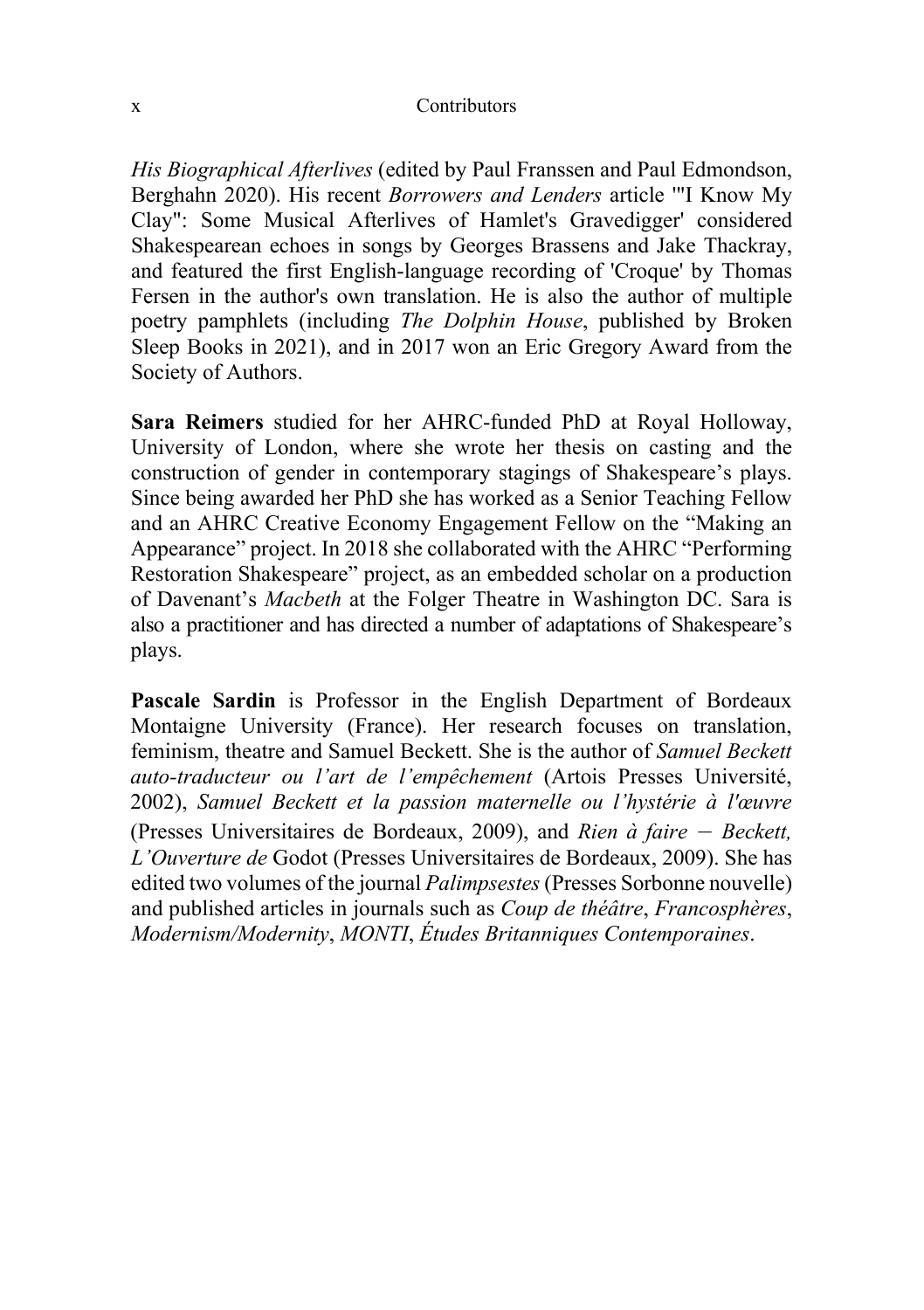### **INTRODUCTION**

### MARIANNE DRUGEON

"History needs your story" (Brenton 2005, 80)

"histories are stories" (Friel [1989] 1999, 335)

*Medieval and Early Modern England on the Contemporary Stage* explores the way contemporary playwrights and directors look back on the past, specifically on the medieval and early modern periods, both as a source of texts to be adapted anew and of stories to be told again, and as a formal and aesthetic model to go back to and follow again in new work. Indeed, as Michael Bennet comments in his own introduction to *Narrating the Past through Theatre* (Bennet 2013, 3-4), the tension between the two adverbs "back" and "anew" may epitomise the way those plays and productions are at the same time narrating a new story and translating an old one. Bennet illustrates this tension through a geometric and temporal analysis: the plays are synchronically limited to the past in which they are set or which they tell again, but they are also diachronically timeless because they are relevant to our present condition.

*Medieval and Early Modern England on the Contemporary Stage* explores that tension through the analysis of adaptations of Shakespeare for modern audiences, but also through that of contemporary history plays set in that distant past, from the perspective of their political impact: why choose to once more adapt the embodiment of classical theatre, William Shakespeare, when there are so many new voices to listen to? Why set a play in the Tudor period when the present political and social situation should be an endless source of material for contemporary playwrights, all the more so when they are politically-committed?

As a matter of fact, the sheer number of contemporary productions that relate to the medieval and early modern periods, either because the adapted material dates back to that time or because the play is set at that time, is in itself relevant: along with films and TV series, video-games and novels, many plays created in the past two decades were set in the Middle Ages, during the Tudor era or in the Renaissance period, so much so that Marina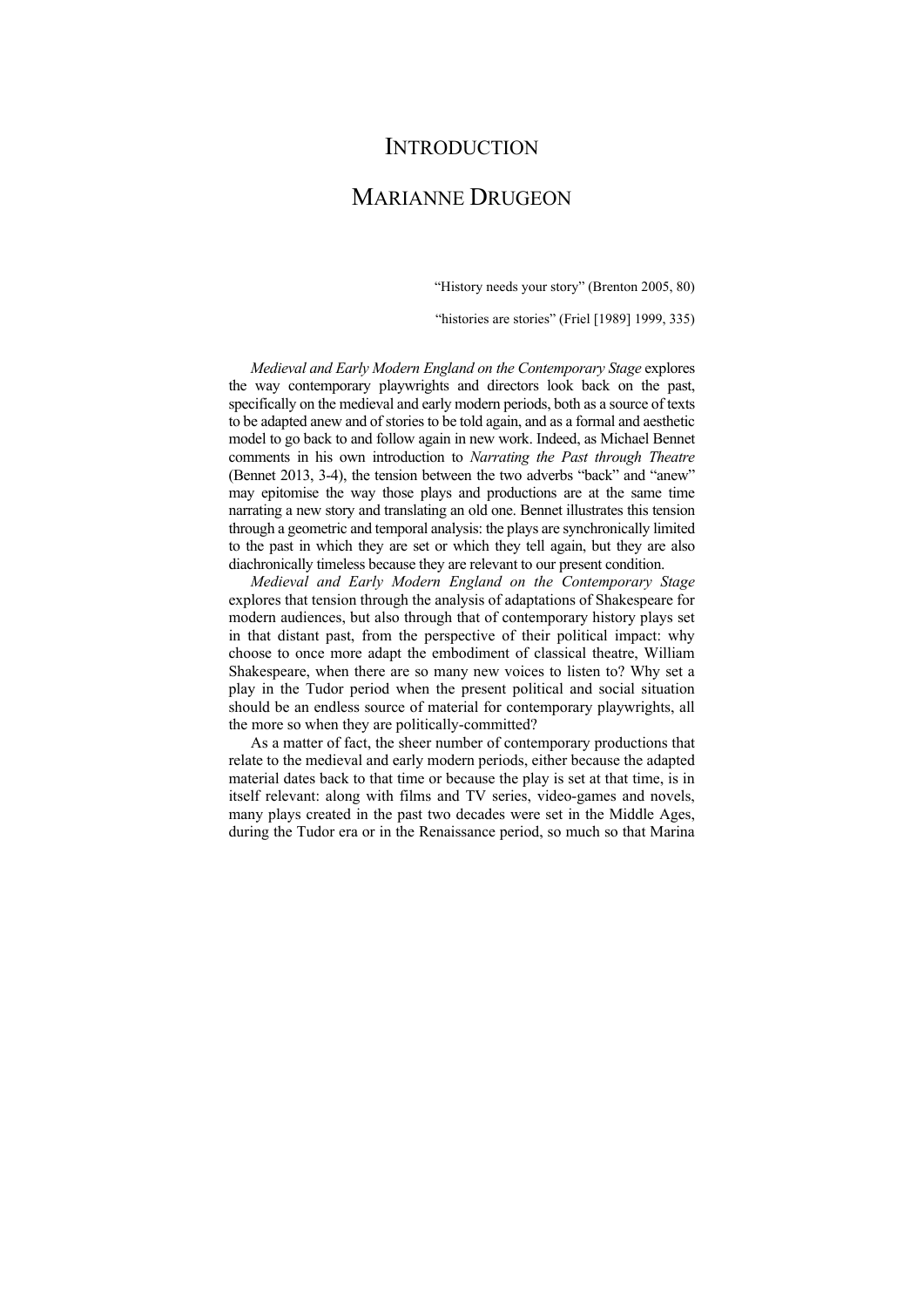Gerzic and Aida Norrie coined a new term, "early-modernism," on the model of "medievalism" (Gerzic and Norrie 2019, 3) so as to account for and analyse this recent tendency and sub-genre.

One explanation for that trend is certainly a nostalgia for a mythical past, all the more glorified because it is so distant that it seems to be cut from our contemporary preoccupations. But contrary to that view Anthony Pennino argues that Elizabethan England in particular is close to contemporary England on many counts and the productions explored in the following chapters most certainly echo that opinion, drawing clear parallels between that particular past and the present. James Shapiro comes to the same conclusion: "[T]he amount of information that historians have uncovered about life in Shakespeare's England is daunting. They've shown that Elizabethan culture ought to matter a great deal to us, for we've inherited its conflicting views of everything from the nature of self and sexuality to nationhood and empire" (Shapiro 2005, xiii). Both in the private and in the public spheres, therefore, the parallels are numerous. Elizabethan culture, its society and its political organisation are not only a reference but also a model. It is no surprise therefore that contemporary writers centre on the Reformation so as to obliquely comment on contemporary religious extremism, or use the plots and conspiracies at the court of Henry VIII, in ways which clearly bring to mind Shakespeare's own history plays, the better to analyse post-Brexit politics. But the parallels are not only to be found in the stories which are told (again) but also in the form that those stories share. Medieval and Elizabethan drama have clearly influenced contemporary playwrights in their use of metatheatricality and their wish to return to a more direct relationship between the stage and the auditorium, notably when following the Brechtian model. Jen Harvie also notes the fact that Brechtian playwrights will favour history plays as a form that is fitted to their vision of drama: "'History plays' – which commonly narrate events in national histories – have been prevalent in Britain and Ireland throughout the twentieth century, perhaps especially following the influence of Brecht's plays and theories" (Harvie 2005, 42).

The medieval and early modern periods certainly present us with not only aesthetic models but also stories, heroes and tragedies which are wellknown and beloved. For theatres and companies, the choice of adapting a play by Shakespeare or setting one in Tudor England is also financially safe, as evidenced by the popular success of the Globe Theatre since its opening in London in 1997. In that regard, might we go as far as infer that a history play set in the Tudor period is safer than one set in a more recent past, for instance during the Iraq war, or even World War II? It might be safer because a more distant historical material is better known by historians, but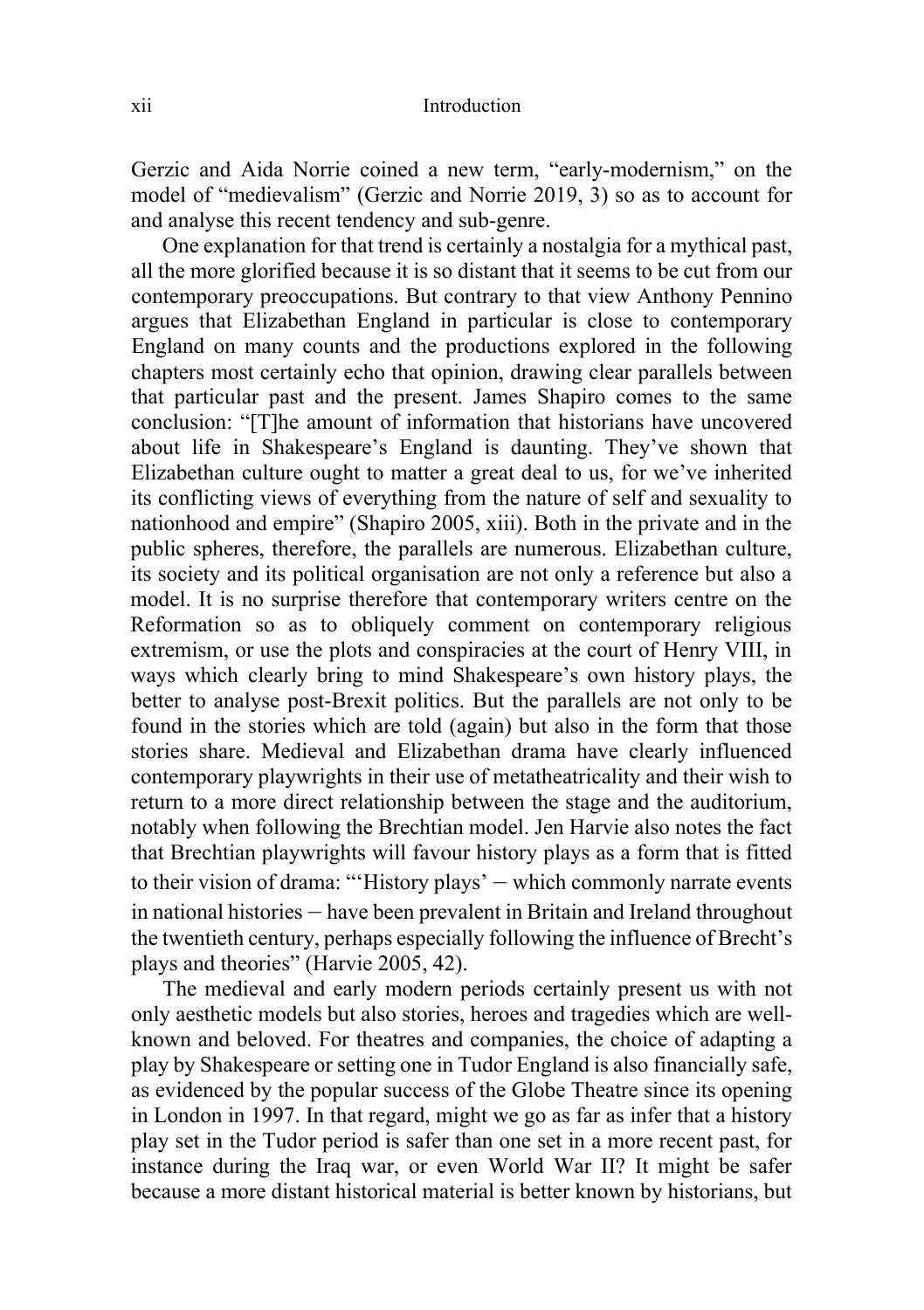also because, in a manner of speaking, it has entered into the public domain and can therefore be adapted freely. Thus, a Black Hamlet or a White Othello are widely accepted, which may be explained by the fact that Shakespeare has been subjected to so many adaptations and appropriations over the centuries that nothing seems impossible. But, as Richard O'Brien explores in this collection, colour-blind casting has also recently been used for history plays whose subject is not fictional: is the history of Nell Gwynn, for instance, rendered more fictional for that ethical and political choice of casting? Is not that choice telling more about contemporary England than about the England of the Restoration?

Whether they are adaptations or history plays, the contemporary productions are always influenced by political commitments, which it is the purpose of this volume to investigate. Both types of plays are indeed particularly apt recipients of political ideologies, and the productions analysed in the following chapters show it in a variety of ways, as they all actively engage in reinterpreting the past, rather than merely repeating it or conserving it nostalgically.

This idea of a repetition (a term which in French means also rehearsal) remains nevertheless at the heart of theatre, as Marvin Carlson states: "The simultaneous attraction to and fear of the dead, the need continually to rehearse and renegotiate the relationship with memory and the past, is nowhere more specifically expressed in human culture than in theatrical performance" (Carlson 2001, 167). To go one step further, that need is nowhere more specifically expressed in theatrical performance than in adaptations of past work and in history plays.

#### **The case for adapting Shakespeare on the contemporary stage**

The adaptation of "old material," in Carlson's words "this complex recycling" (Carlson 2001, 4) sets in motion an intertextual attitude on the part of the audience. Gérard Genette favours the term "transtextuality," which we could adapt to drama as "transtheatricality," and argues that a web of references and echoes is thus built, not only inside the same text, but between the hypotext and all its hypertextual variations. This chamber of echoes resonates in the present and enables the ghosts of the past to haunt us. Genette also uses the image of the palimpsest, through which the contemporary reader may decipher several layers of meaning, while Howard Barker sees the writer as an archaeologist who builds a three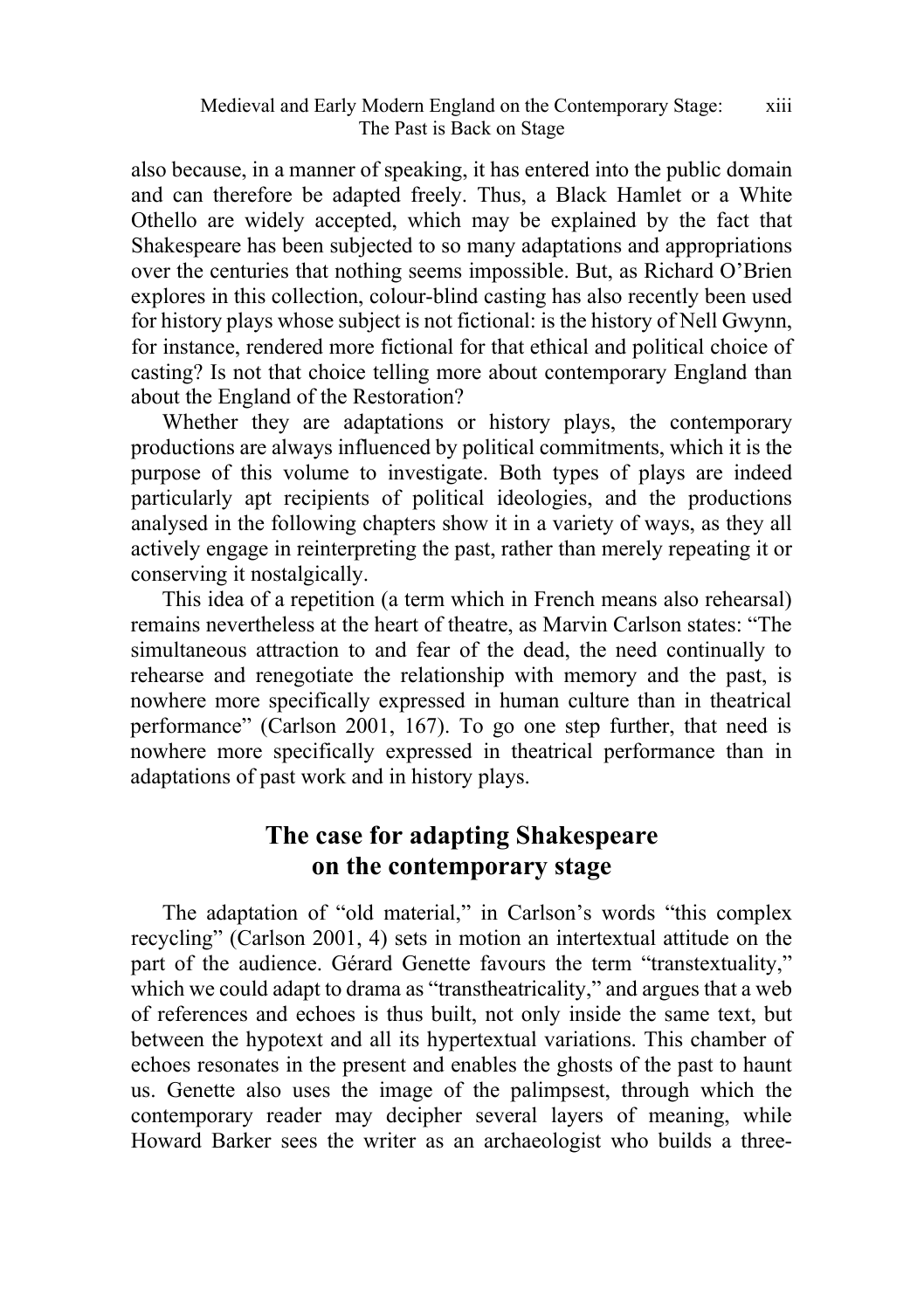dimensional architectural structure (Barker [[1](#page-13-0)989] 2016, 168).<sup>1</sup> Whether one prefers an aural or a visual metaphor, the theatre is particularly effective in creating this complicated resonance for the spectators to experience *en masse* in an auditorium and not individually in their private living rooms.<sup>[2](#page-13-1)</sup> While Roland Barthes's "Death of the Author" is accompanied by the death of the single reader, the palimpsestic authorial voice starts talking to a community of spectators whose every single perception of the creation nourishes a complex global reception. One may also come up with botanical images and see an adaptation as an offshoot and the act of adapting akin to that of grafting. So as to avoid any sense of a qualitative hierarchy which would consider the adapted source as the main tree, I prefer to use those terms only in relation to time: the first seed came before, it grew and strengthened with every new fertiliser that was added to its breedingground, and each new leaf ensures that the tree lives on. Without it the tree, and the original seed with it, would die. Some of the new leaves, closer to the trunk, have grown and made the tree more majestic, others have appropriated the biological characteristics of the first plant and colonised new ground, adapting (in the Darwinian sense) to new environments, and others still have changed the soil on which they are growing.[3](#page-13-2) It is furthermore important to remember that the first seed. Shakespeare's theatre, is itself the result of a composition of several voices. I am not here questioning the authorship of the work, but pointing to the fact that the playtexts as we know them have been, for the most part, adapted by actors and editors, as Shakespeare scholars have proved time and time again. Thus Jean-Christophe Mayer, William H. Sherman and Stuart Sillars take up the work of John Jowitt, Gabriel Egan, Lukas Erne and Margaret Kidnie, pointing that "Apart from the eighteen plays which survive only in Shakespeare's First Folio, the rest have various versions, with anything up to six Quarto versions vying with the Folio, and all subject to the efforts of

<span id="page-13-0"></span><sup>&</sup>lt;sup>1</sup> See his conference "Murders and conversations: the classic text and a contemporary writer" given at the University of Portsmouth on  $7<sup>th</sup>$  December 1994, in which he analyses his own play, *Seven Lears*, a rewriting of Shakespeare's *King Lear*.

<span id="page-13-1"></span><sup>&</sup>lt;sup>2</sup> One might here remember Carlson's words: "Drama, more than any other literary form, seems to be associated in all cultures with the retelling again and again of stories that bear a particular religious, social, or political significance for their public" (Carlson 2001, 8); or wonder with Freddie Rokem about the meaning of an event which is staged again and again every evening (Rokem 2000, xi).

<span id="page-13-2"></span><sup>3</sup> Graham Saunders thus defines appropriations as freer from the source text in comparison with adaptations: "appropriation challenges and subverts, whereas adaptation mostly confirms and confers an already assumed authority held by the source text" (Saunders 2017, 17).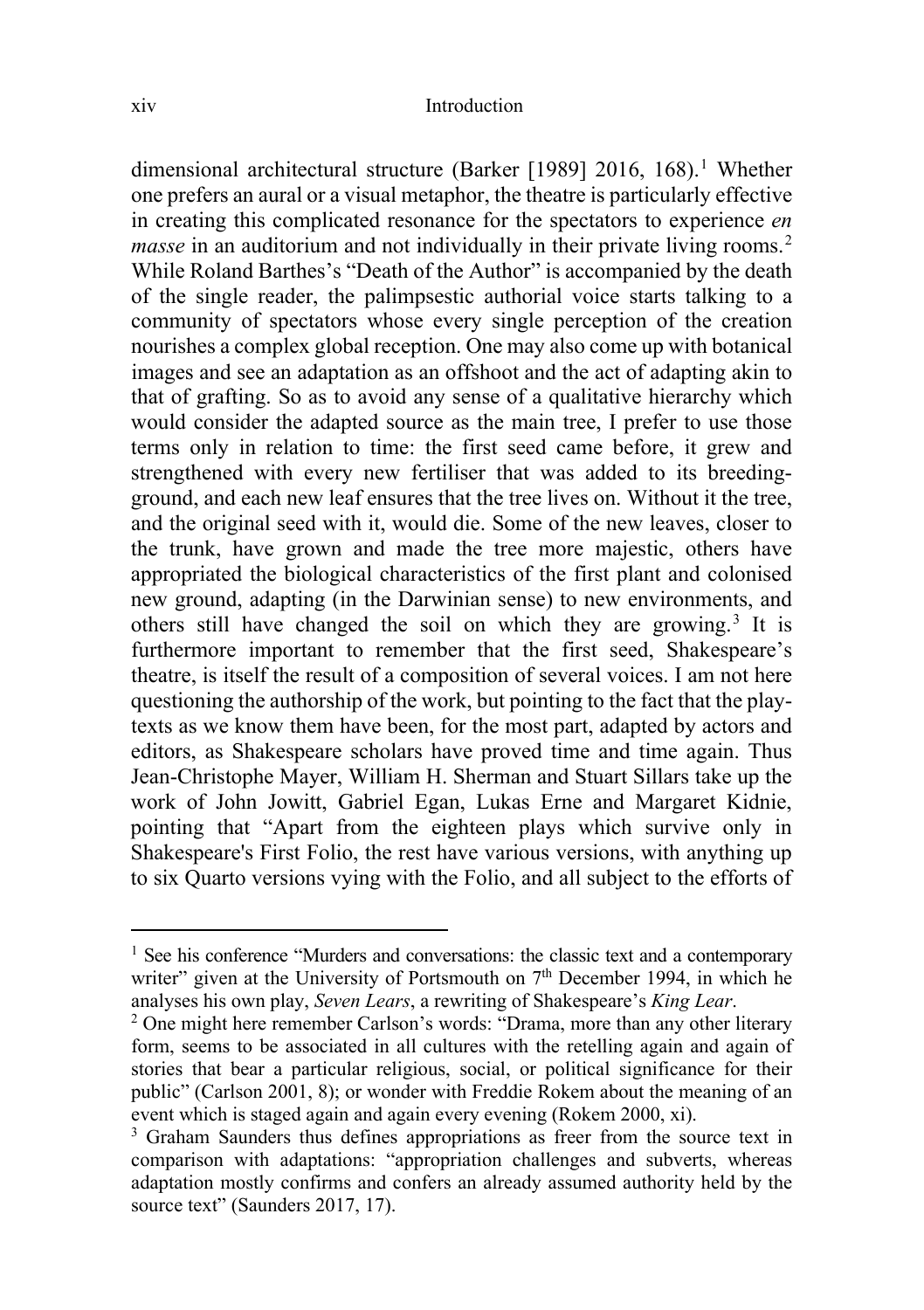#### Medieval and Early Modern England on the Contemporary Stage: The Past is Back on Stage xv

later editors to establish a true, original text that might take us behind the mediation of Shakespeare's actors, scribes, and compositors" (Mayer, Sherman and Sillars 2013). They add: "And the debate does not, of course, end there: how can a performative entity be given a single finite identity, depending as most critics now believe on circumstances of individual performance that are as various as individual actors and as unreliable as the weather besieging the Globe?" (Mayer, Sherman, Sillars 2013). Careful to avoid crediting a single, genuine and original genius that the Romantic ideal sees as the unique source of a masterpiece, this volume wishes to explore how literature in general and theatre in particular thrive on collaboration, between authors, actors, editors and readers/spectators.

What is more, it is a pleasurable collaborative creation which gains from the enjoyment of the playwright who nods at, or talks back to, communicates and engages with a well-known work, and the satisfaction of the spectators who recognise the source and compare various versions which have emanated from it. Linda Hutcheon and Julie Sanders have commented on that pleasure which, for me, is also in finding a common ground with the author(s) of the work, in recognising that we share the same references and knowledge of past works of art. It is therefore the pleasure of a community much more than an individual pleasure. On the one hand, one may argue that it is an elitist pleasure, as the spectators are meant to have that knowledge beforehand, and indeed there are references which will be felt as in-jokes to be enjoyed in private, that will be missed by those who will not understand them in the moment. On the other hand, as Hutcheon contends, adapting is in itself a way to democratise culture and to counter elitist hierarchies which posit that Shakespeare cannot be surpassed (Hutcheon 2013, xiv). In both cases adaptation is ideologically and politically connoted and this is what this volume aims to explore. In both cases also, it is not a hostile takeover, nor is it necessarily a reverential homage that adaptors wish to pay. Rather, Shakespeare's work is being challenged through the process of being updated, all the more so as we now share a post-modern attitude to art, and are used to seeing it being parodied, cut in pieces and rearranged as a collage.

I have been using a variety of terms that are trying to make sense of different types of adaptations and what they do to the source text. They may be organised according to the political intent of the adapter. In her study of adaptation, Julie Sanders suggests a list of nouns: "variation, version, interpretation, imitation, proximation […] palimpsest, graft, rewriting, reworking, refashioning, revision, re-evaluation" (Sanders 2016, 5). These are all neutral terms, in that the message of the resulting adaptation is not assessed in comparison with that of the adapted material. On the contrary,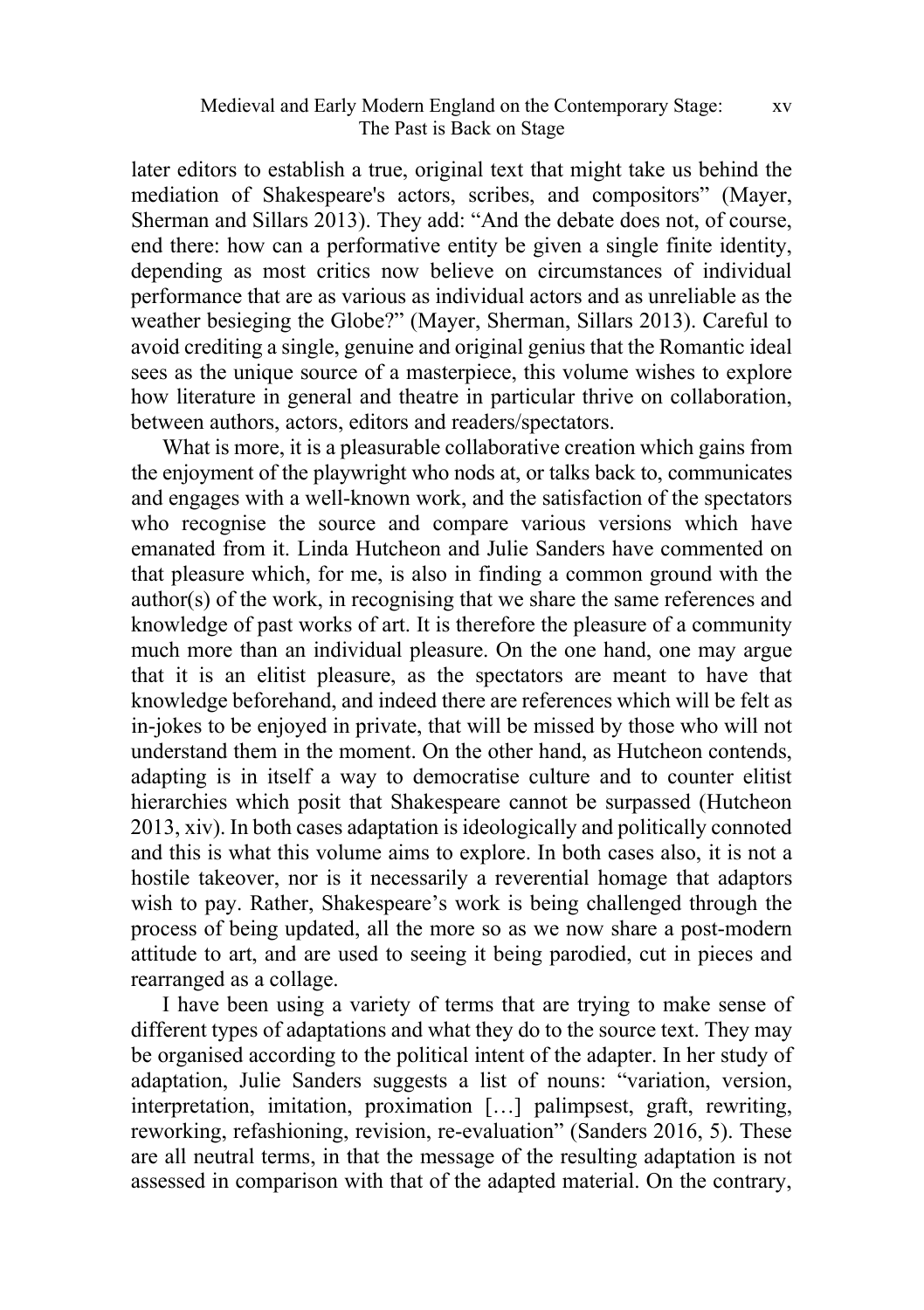#### xvi Introduction

nouns like sclerosis, nostalgia, petrification, fetishism, ritualisation or heritage all qualify negatively the adapter's creative process, implying that the adaptation has not produced any new work but is merely a sterile repetition of the same. That kind of (re)production is often deprecatingly deemed to result in escapism for the spectators: the adaptation does not shed any new light on the past work, but merely invites the audience to travel back in time and stand at the exact same place as their ancestors, enjoying the same performance, at least in theory. Aleks Sierz thus talks of "costume drama with little relevance to today" (Sierz 2011, 64). But the question of relevance goes both ways: imagining today a Shakespeare production with a white actor with black makeup or a cast of men only could be seen as nostalgic and petrified. Interestingly though, such a production today would also reveal strikingly how we have evolved, and would be read anew as underlining how much we still have to evolve to reach gender and race equality. In that light, even a fossilised adaptation of *Othello* or *The Taming of the Shrew* could be politically effective. Nevertheless, much more positive verbs are also used to assess the effect of an adaptation: reinterpret, offer an alternative, renew, reinvent, reread or witness, among others, all mean that the spectators could, as a consequence of the performance, reevaluate the world around them. What those terms stress, whether they are negative or positive, is the fact that an adaptation can and should be assessed for its ideological and political impact, because it is never neutral. It may be highly conservative, when it enshrines or celebrates an elitist view of culture or an established literary reference, or it may be progressive, allowing new audiences to have access to the classics, even if it is then sometimes accused of a dumbing-down of culture. It can also be progressive in being oppositional and subversive, allowing for feminist, post-colonial or LGBTQ+ readings. In both cases it opens up to new audiences, and those new spectators will partake of the conversation and fertilise new ground. Indeed, because the material is adapted from a well-known prior text, the creators, when they choose not to go as far as alter the ending, produce a teleological narrative, with a foregone conclusion: as we all know how Othello ends, what is of interest is the perspective offered on that play when it is adapted again, so the playwrights and the spectators will concentrate on the manner at least as much as on the subject matter, and assess the creation not as an independent work but as one element in the chamber of echoes, in relation with the source text and with all other adaptations of it.

But if this chamber of echoes, this haunted production (in the words of Carlson and also those of Jacques Derrida who speaks of a haunted text) is created whenever a play by Shakespeare is being adapted, this is also the case with history plays which constantly revise history. Richard H. Palmer,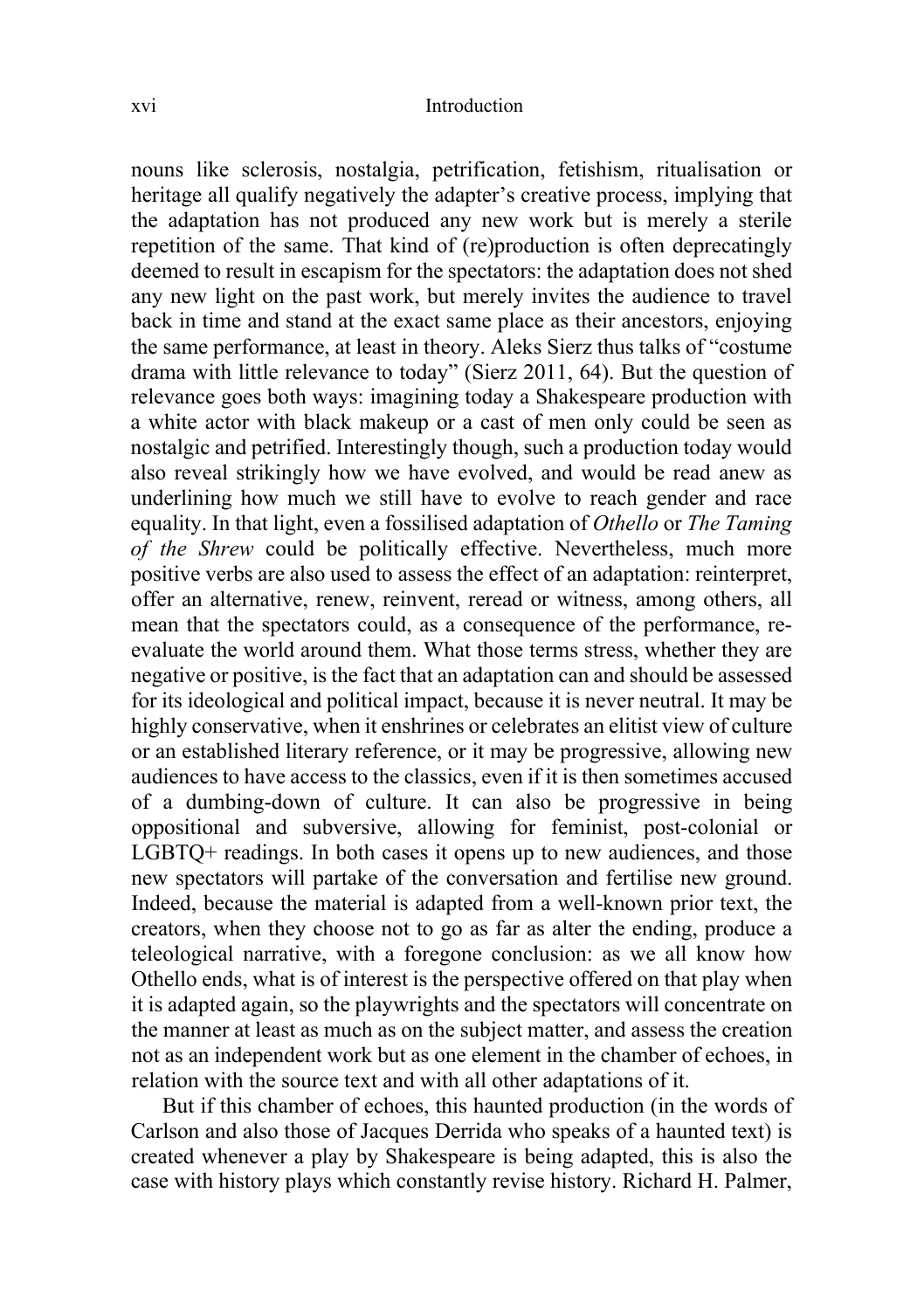in his seminal analysis of history plays, thus explains that "revision is a natural part of the process of writing history" (Palmer 1998, 73).

#### **The past is back on the contemporary stage**

If Shakespeare's plays have become iconic works to be adapted by and to every generation, the Middle Ages and the Tudor era as a whole also contribute to haunting our contemporary stage, not only through re-visions of their history but also because they gave rise to dramatic forms which are seen again as effective and relevant today.

Once more, the focus of this volume will be on the political motivations for such a choice of reference and source of inspiration. If history plays, as Anthony Pennino notes, have been "part of the theatrical tradition since 472 BCE when Aeschylus dramatized his experiences at the Battle of Salamis in *The Persians*" (Pennino 2018, 232), it is nevertheless quite striking that politically-committed playwrights in particular should choose to use this material. Why concentrate on a distant past rather than set their new plays in the present that they want to comment on, and possibly, to change? Certainly, their motivation resides at least in part in the idea that knowing the past will help us understand the present. So why choose the  $16<sup>th</sup>$  century? Robert Bolt, in his introduction to *A Man for All Seasons*, justifies his choice in these terms: "I took a historical setting in the hope that the distance of years would give me Dutch courage, and enable me to treat my characters in a properly heroic, properly theatrical manner" (Bolt [1960] 1996, xix). Those words seem to imply that a temporally distant material allows more licence as regards historical truth; but then why choose a historical subject if one wants to create a timeless mythical hero? The Brechtian playwright is here in contradiction with his model, which he acknowledges readily, and Palmer recognizes a general tendency: "setting a play in a historical period distances the material from the demands of modern realism" (Palmer 1998, 4). But if mythical and idealised, Bolt's hero is nevertheless not living in a fictional England. Going one step further, other playwrights choose to produce an image of 'Olde England' which is nostalgically idealised into a protean tale, history mingling with myth, in the manner of the genealogy of Henry VIII whose lineage was tied to King Arthur by his father Henry VII. Similarly, contemporary plays often refer to that mythical England, that of the Middle Ages for instance, which is seen as fixed once and for all, as part of a heritage which helps define a nation and a sense of belonging. On the contrary, many other contemporary playwrights may choose to write a history play in order to correct a pre-existing vision of the past and offer a different perspective on it. Again, for all three purposes the theatre is a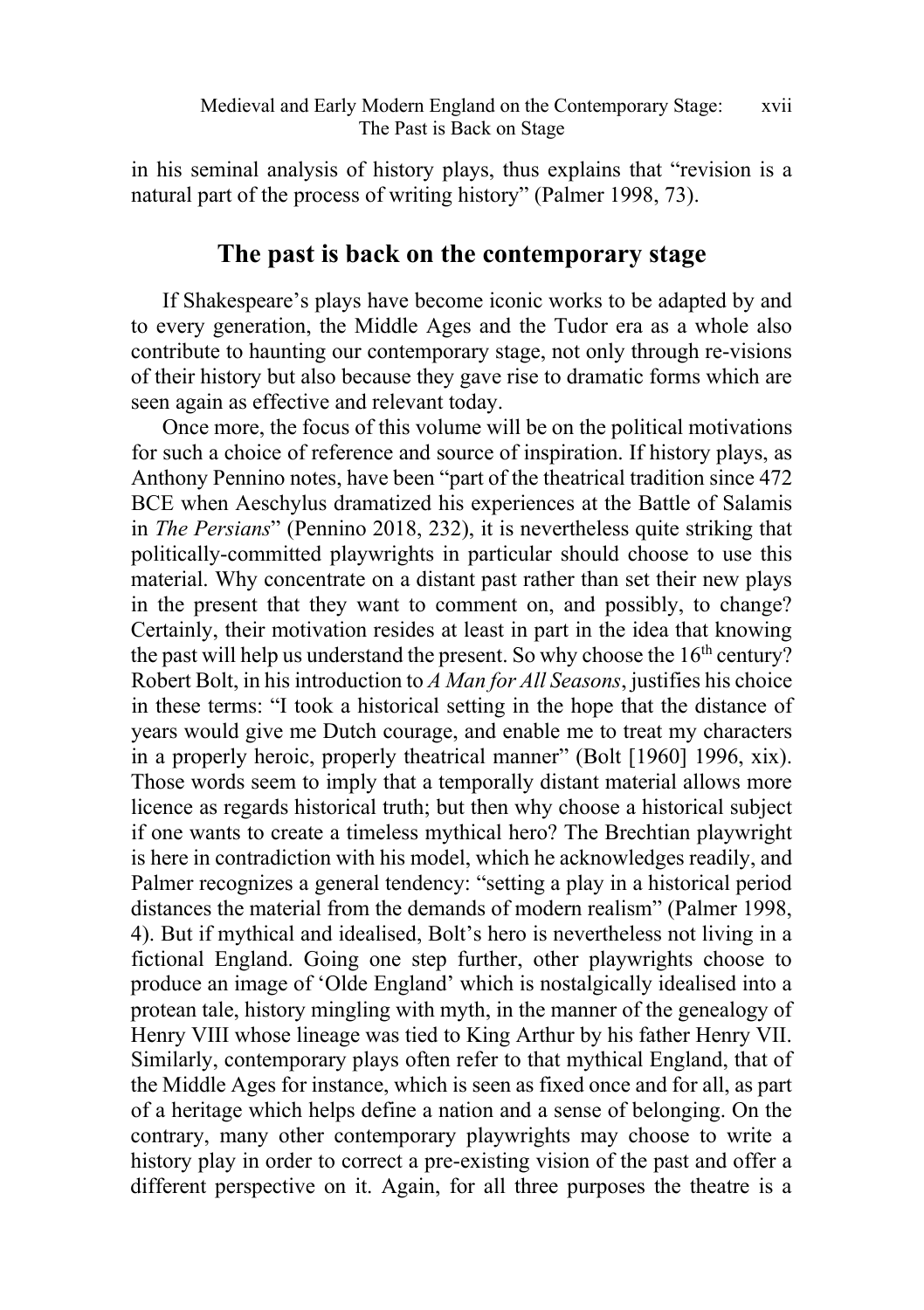particularly fit medium: as Aleks Sierz explains, it "is part of a widespread conversation about who we are as a nation, and where we might be going" (Sierz 2011, 1), and as a collective experience, it effectively creates a sense of community as the individual is part of an audience.

One actually finds a similar typology of history, which may concentrate on mythical heroes, or celebrate an idealised past, or again try to reassess the past so as to suggest a different definition of who we are. Indeed, according to Friedrich Nietzsche, history comes in three shapes: monumental history which provides us with mythical heroes to be held as examples, antiquarian history which is commemorative and critical history which comments on and judges the past (Nietzsche [1873] 1957, 12-22). Those three kinds of history can once more be defined politically: commemorating and celebrating a heroic past (that of an individual or that of a nation) may well be conservative, or even regressive, when it implies to nostalgically glorify it and infer that the present fails short; while judging the past from the point of view of the present could be deemed more progressive, or (paradoxically) forward-looking, as it leads to reassessing the past in order to prepare the future. For Peter Ackroyd, history (and as a consequence history plays) is "about longing and belonging. It is about the need for permanence and the perception of continuity. It concerns the atavistic desire to find deep sources of identity" (Ackroyd 2013, 446). It is also about redefining the constantly changing identity of the community to which the spectators belong. The plays are indeed part of an ongoing dialogue, trying to define the spectators as citizens and the country whose past is being told as a nation. In so doing, their aim is also at times to give voice to marginalised or oppressed sections of society. As Julie Sanders argues about adaptations, but her analysis applies to history plays as well, they can "indicate those communities whose histories have not been told before, the marginalised and the disenfranchised" (Sanders 2016, 179). By spotlighting subaltern stories, history plays reflect the more fully inclusive community of the nation and, in the process, "History, literary or otherwise, is redeployed" (179).

Many other similarities can be found between adaptations and history plays: both are often assessed according to their respect of the source-text or the accuracy of the history they tell again, but the contributors to this volume presume it more relevant to analyse the perspective chosen for the new or re-creations, rather than the degree to which they reproduce an unfiltered past, which is always and already imaginary and unreachable. Echoing those debates, Brian Friel wrote a history play entitled *Making History* which reads more like a reflection on the motivations behind making history, than as an actual account of facts and of history being made.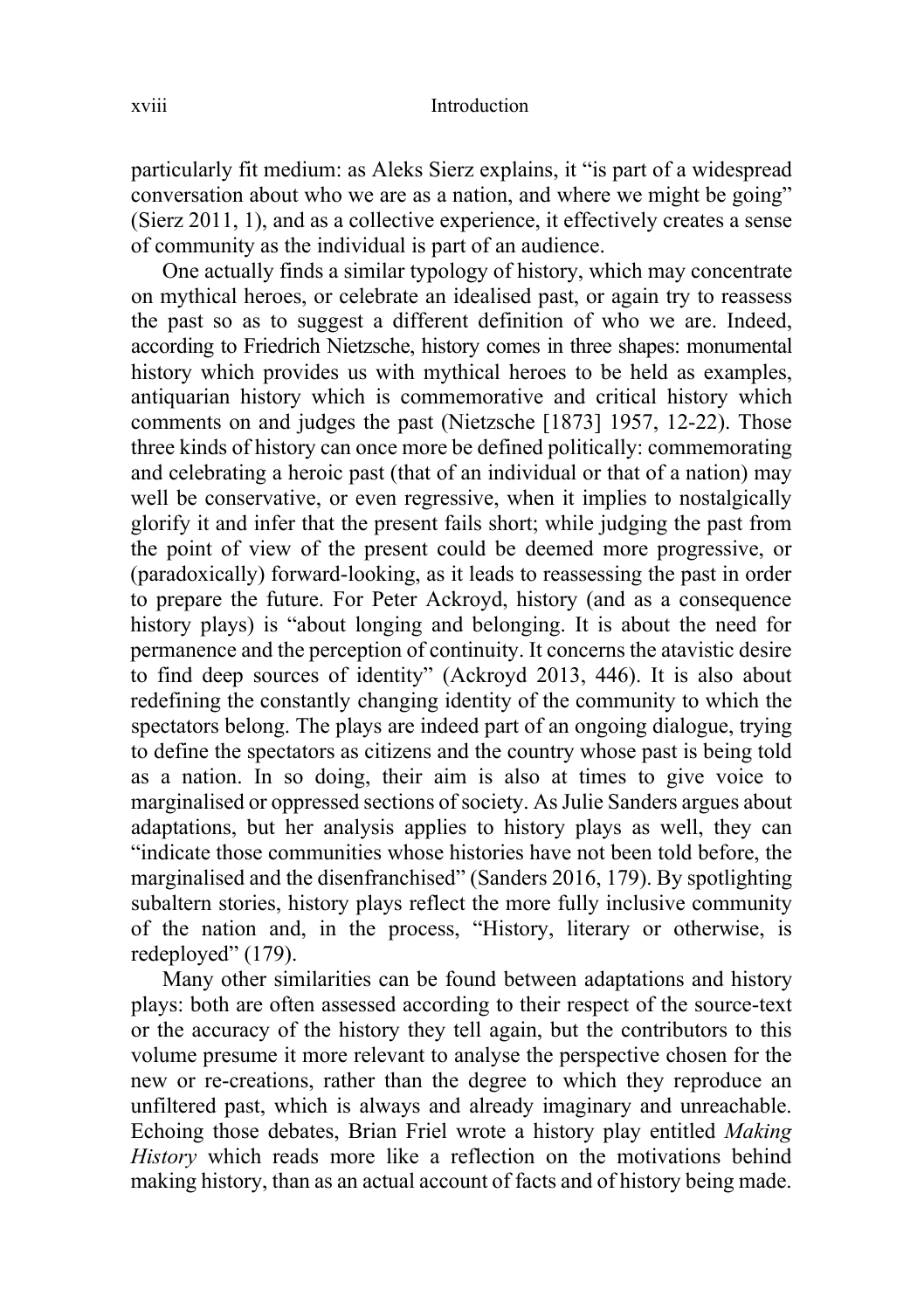In that regard it is also a very political play, with characters debating the difference between reality and myth, history and story. The historian of the play, Lombard, concludes: "If you're asking me will my story be as accurate as possible – of course it will. But are truth and falsity the proper criteria? I don't know. Maybe when the time comes my first responsibility will be to tell the best possible narrative. Isn't that what history is, a kind of storytelling?" (Friel [1989] 1999, 257). One might question the motivations of the writer of history plays in similar ways as one would question those of the historian: should the play teach or entertain, be accurate or passionate?

Whatever the kind of history, theatre allows the ghosts of the past to live again and talk to us in the present in a way that no other medium is able to and the playwright's role is to excavate what lies beneath our feet. This vertical perspective of history conjugates with the horizontality of adaptation (Hutcheon 2013, xv), creating a rhizomatic structure (Lanier 2014, 28-29). The consecutive architectural structure, in three dimensions, again resonates with the echoes of the past.

#### **A Historical Perspective**

Since the Second World War, British theatre has gone through alternative periods of innovation and retreat: after the catastrophic trauma of the Holocaust, history plays were written with a presentist perspective.[4](#page-18-0) The disillusionment of the 1950s and the revolutionary atmosphere of the 1970s gave rise to a first and then a second wave of political theatre that was strongly embedded in the present. But Thatcher's consecutive conservative governments and the cut in theatre subsidies that they implemented led to a retreat of culture and the 1980s saw more revivals and adaptations than new plays. The end of the 1990s and the 2000s, in reaction, saw an explosion of new writers, notably with in-yer-face theatre, which seems again counteracted in the 2010s. The present sanitary crisis and its terrible impact on culture does not bear good tidings for the decade to come. On the whole, adaptations of the classics and history plays, especially set in the distant past, tend to multiply in more conservative periods, when audiences and playwrights prefer commemorating and celebrating their history than trying to come to terms with more topical crises. When Anthony Pennino describes the

<span id="page-18-0"></span><sup>4</sup> On presentism, see in the bibliography James O'Rourke, *Rethinking Shakespeare through Presentist Theory* and Hugh Grady's *Presentist Shakespeare*, as well as Wai Chee Dimock's article, "Editor's Column: Historicism, Presentism, Futurism," which offers an overview of the debates surrounding the doctrine (Dimock 2018, 257).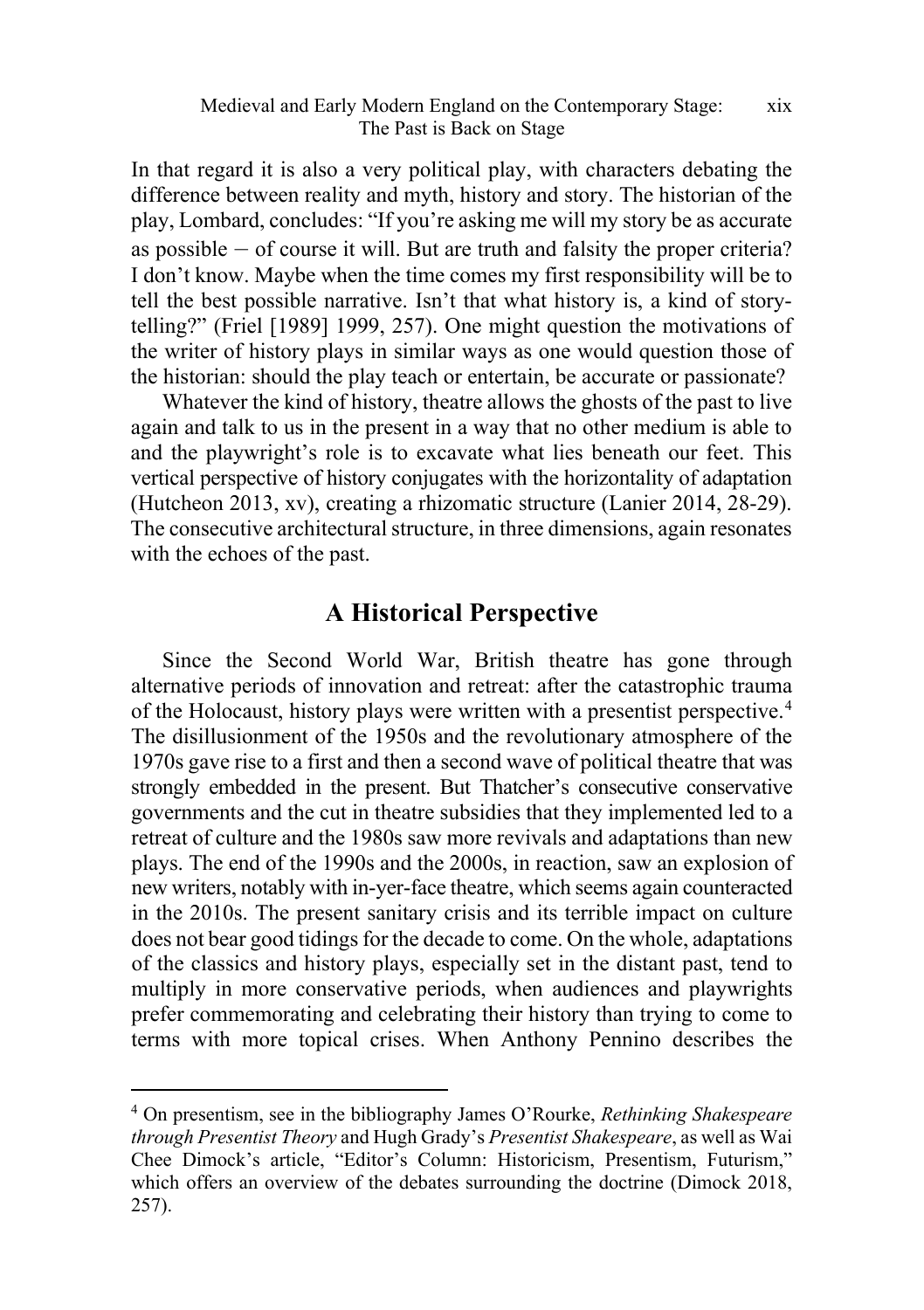atmosphere of Thatcher's Britain, there are many parallels with Cameron's, then May's and currently Johnson's Britain, which still has not overcome the crisis of Brexit, or indeed with Trump's America, supposedly made great *again* (my emphasis): "there was no clear programmatic strategy, no clear roadmap to the future, no desire greater than to reverse the engine of progress for some romanticized past that did not exist for the vast majority of the citizenry, Thatcherism does not promote an ideal of active and engaged citizenship but rather a sense of the voter-as-consumer" (Pennino 2018, 20). The political sclerosis of the governments seems in a way to pervade the theatre, or maybe politically-committed playwrights avoid the petrified present to come to grips with a past where they will find a way to revitalize art and citizenship. Again, Pennino describes it for the 1980s: "in the production of oppositional history plays, the theatre has the ability to move past the petrified zone and engage with history in such a way that imagines new paths of national development" (Pennino 2018, 41). This historical perspective allows me to point to the synergy between the political climate of a country and the drama it produces.

On a more optimistic note, the theatre is also in synergy with its audience. A team of scientists at University College London recently proved that spectators' hearts beat at the same rate when they are part of an audience. Dr Joe Devlin, the scientist who conducted the experiments at UCL, explains: "Experiencing the live theatre performance was extraordinary enough to overcome group differences and produce a common physiological experience in the audience members" (Anonymous 2017). The synchrony of the beating hearts of all the spectators when they become members of a unified audience, engaging with each other thanks to the shared experience of spectatorship, is a hopeful image of what the playwrights wish to achieve. The adaptations of plays by Shakespeare and the history plays which are explored in the following chapters all partake of the same wish to share a communal feeling and, if possible, to build the sense of a common cultural, political and national identity which finds its roots, its cement, in a distant past.

#### **Structure and content of the volume**

The volume is divided in three parts. The first one is devoted to presentday adaptations of plays by Shakespeare, the second to contemporary plays set in the medieval and early modern period, and in the third we listen to the playwrights themselves, who share their experience as writers of history plays.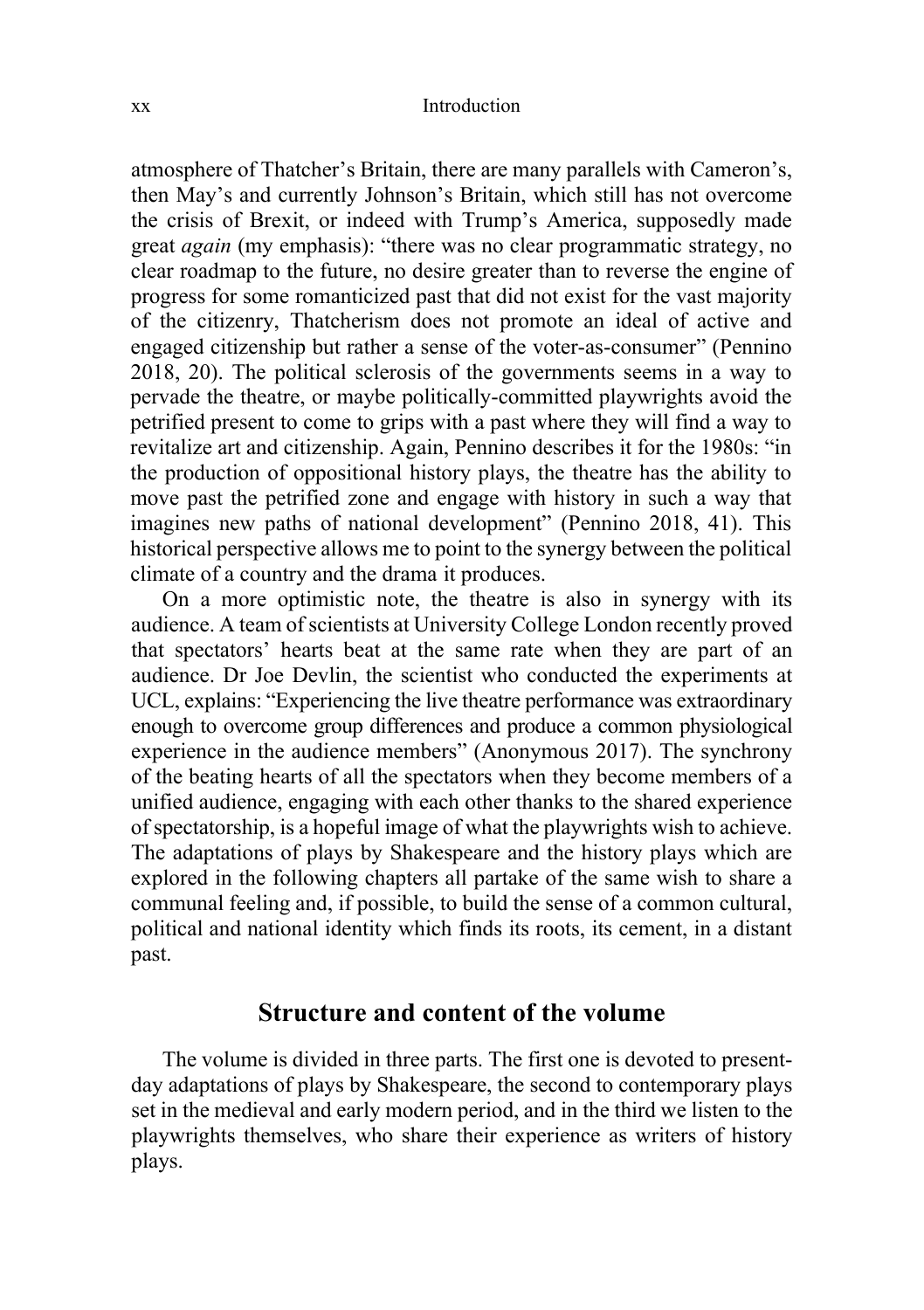#### Medieval and Early Modern England on the Contemporary Stage: The Past is Back on Stage xxi

Part one partakes of a conversation which has been going on for centuries around the restaging and adaptation of Shakespeare's plays. Focusing as it does on the political motivations behind such choices, it questions the relevance of  $16<sup>th</sup>$ -century plays in the contemporary political and social contexts, focusing on two of the most burning issues in our times: the rise of nationalism in post-Brexit Britain and the violence against women. Those two chapters thus explore the way contemporary adaptations of Elizabethan plays may emphasise the lessons of the past in order to guide and inform the present, in the same way that those Elizabethan plays did when they were created.

In chapter one Pascale Sardin investigates the impact of intermediality on our experience of the theatre, and specifically of Shakespeare's history play *Richard III* and its relation with the definition of a British national identity. What was already true in 2016 when Rupert Goold adapted that play at the Almeida has become even more central to our apprehension of theatre in the context of the pandemic, as creations went online during lockdown. How can the theatre build a sense of collective identity as a community when individualism is promoted by Capitalism as well as by the sanitary crisis? Is Shakespeare, now an international reference, really the incarnation of Britishness? Goold's production reverberates not only the 2016 referendum which led to Brexit but also the discovery of Richard III's remains in a parking lot and his reinterment in Leicester Cathedral in 2015. Commemorative ceremonies and rituals are at the heart of the construction of stories, icons and myths, mixing story and history or, in the words of Pascale Sardin, demonstrating the effectiveness of the "interaction of historiography and mythmaking." *Richard III*, one of Shakespeare's most political history plays, works as a chamber of echoes between past and present, reworking the metaphor of an archaeological dig, the unearthing and burial of a mythical figure of the past. Its dialogues also repeat the debates among the leave campaigners, demonstrating how adapting Shakespeare may be as effective in commenting on the contemporary situation as writing a new play.

In chapter 2, Sara Reimers analyses several productions of Shakespeare's divisive *The Taming of the Shrew* for young audiences in the context of the MeToo movement and the Women's March of January 2017. Whereas the original context could not but endorse male supremacy which was not to be questioned for another 400 years, the theatres and companies deciding to adapt that particular play today, all the more so when they have a didactic purpose as the production is meant for young audiences, have an ethical responsibility in updating and changing the original message of the play. Consequently, the productions explored gender-swapping and played with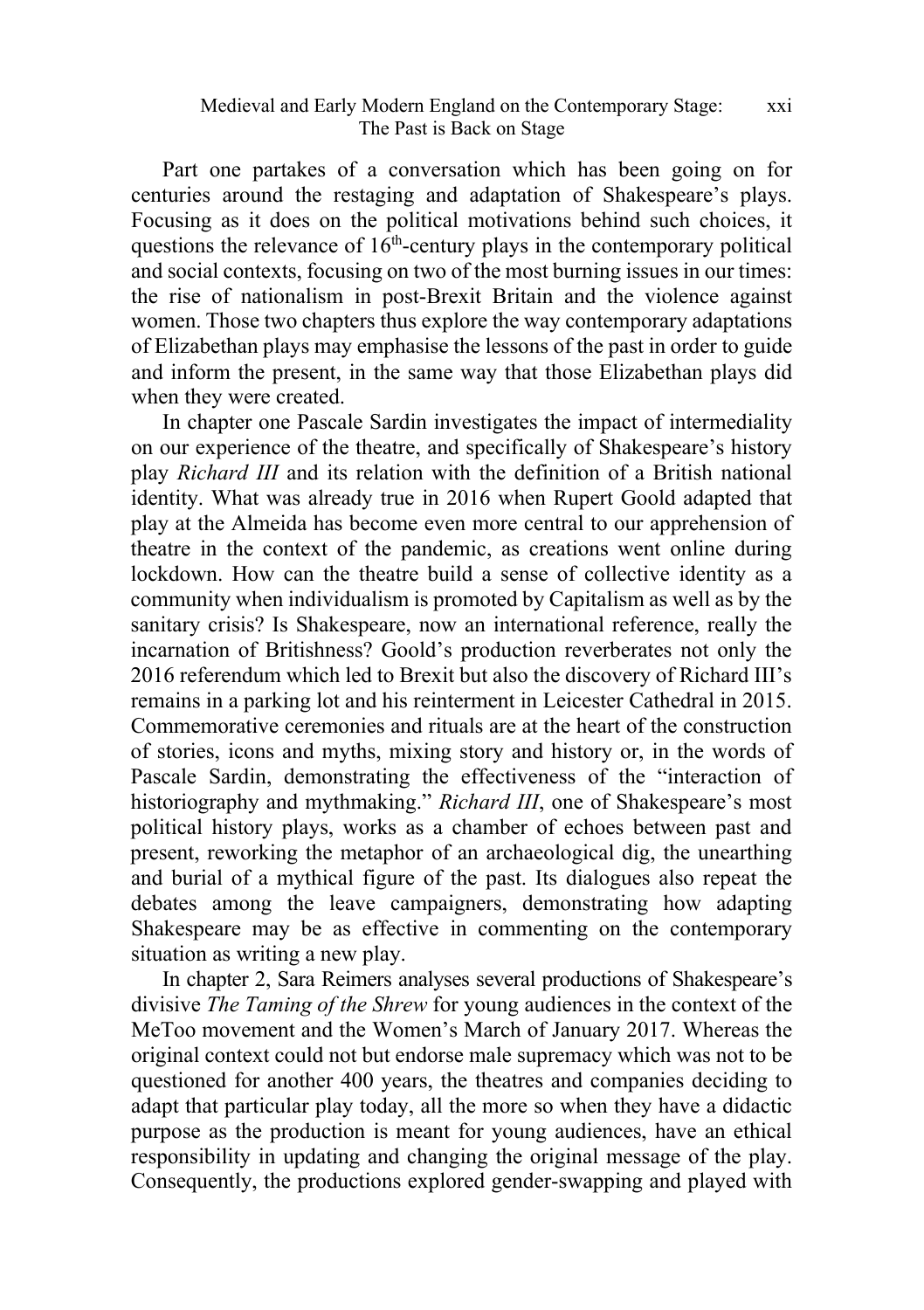the confrontation of different historical periods through costumes, some of them Elizabethan and some of them modern, creating a "moderbeathan" context (a coinage of stage director Michael Fentiman). One might note how "modern costumes" are actually, in both productions, inspired by the 1950s, possibly participating in a nostalgic vision of a not-so-distant past but also stressing how history plays set in the more distant past sometimes need updating to a more recent, more relatable past, that of the grandparents of the spectators in that case.

But Shakespeare is not only the author of plays which are being adapted and updated. He is also a mythical character himself, and the subject of several productions, some of which explored by Richard O'Brien in chapter 3, which opens the second part of our volume. This part is devoted to contemporary history plays which, either because they revise the history of the past or because they are influenced stylistically by the past, create another echo chamber through the centuries. The plays analysed once more explore contentious contemporary issues of race, gender and religion, and while exploring the roots of British identity, they mirror at least equally our world in the present.

In chapter 3, Richard O'Brien analyses plays that set out to pay homage to mythical figures who represent the tradition of the English stage and, in the process, engages with contemporary social issues such as the slow inclusion of women and people of colour, as actors and as playwrights. Being celebratory, the plays analysed are prone to historical nostalgia, but they also pander to the tastes of a liberal audience who would like to believe Shakespeare to be a good man with values akin to theirs. As a consequence, the white supremacist roots that the same liberal-minded spectators fight today and which took shape in the Elizabethan period are ignored and glossed over. Colour-blind casting, favoured as a way to cast more Black and Asian actors, including to embody people who were white in reality,<sup>[5](#page-21-0)</sup> needs to be inquired into, taking in consideration the way the audience,

<span id="page-21-0"></span><sup>5</sup> Colour-blind casting is being explored and discussed in the media and increasingly among scholars, as Richard O'Brien discusses. See for instance in the bibliography Micha Frazer-Carroll's article "'It's dangerous not to see race': is colour-blind casting all it's cracked up to be?" in *The Guardian*, Christine Geraghty's article "Casting for the Public Good: BAME Casting in British Film and Television in the 2010s" in *Adaptation*, James Shapiro's article "Shakespeare and the Culture Wars: On the Movement for Color-Blind Casting" in *Literary Hub* and his volume *Shakespeare in a Divided America*, or Layla Saad's *Me and White Supremacy, Combat Racism, Change the World, and Become a Good Ancestor*, discussed in the blog *Diversity in Action* by Annah Hackett in "Color Blind Casting and Recognizing Race," all published in 2020.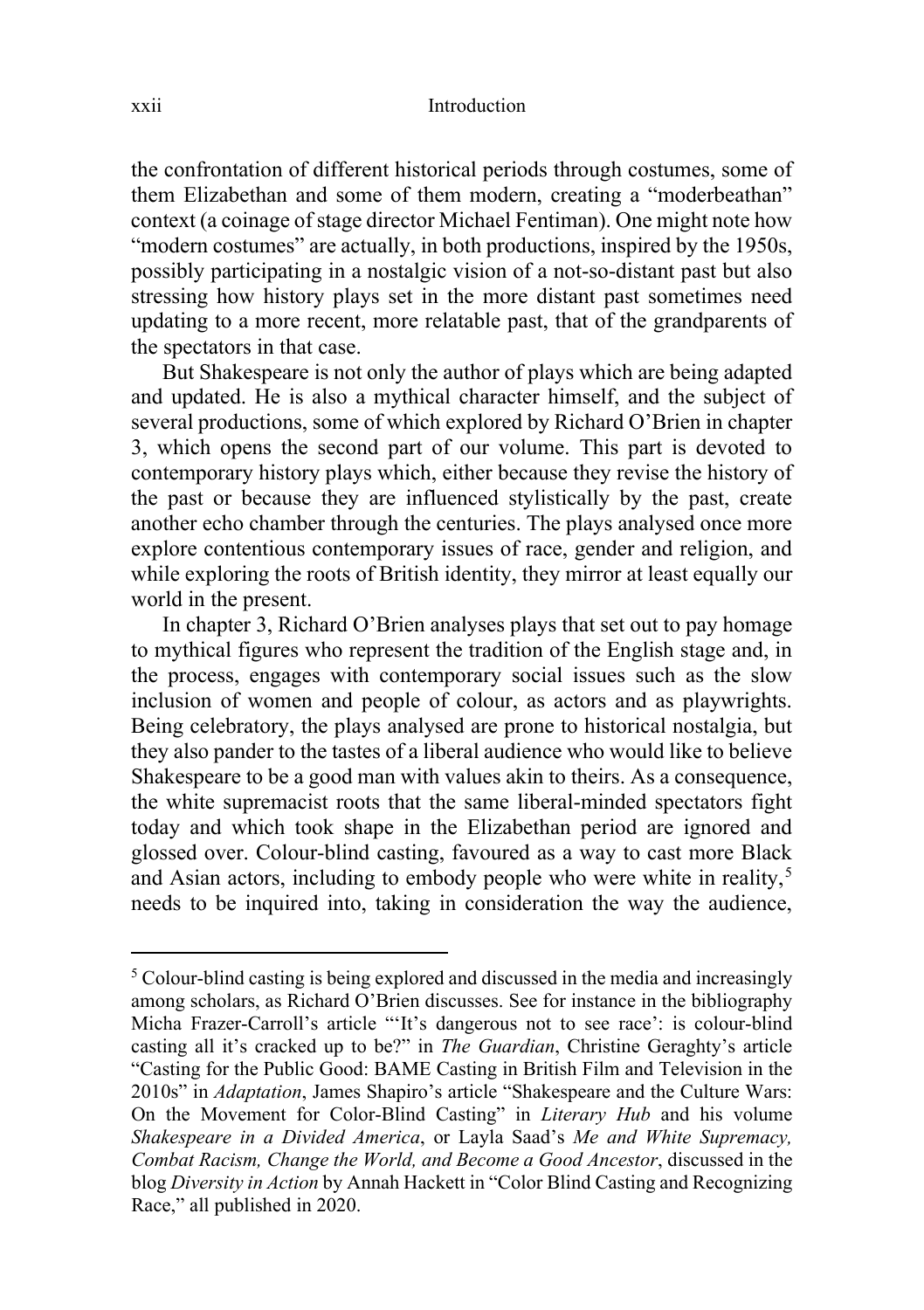consciously or unconsciously, reacts to what can easily be deemed revisionist. Conversely, scholars have recently demonstrated the presence of many more dark-skinned people in England in the Middle Ages and Renaissance, and the expansive roles of women behind the popular and courtly stages of Shakespeare's London, $6$  so the question of historical accuracy also needs to be reassessed in that regard. As a consequence, new creations must fight on two fronts, against the popular cultural representation of early modern England as white – in Richard O'Brien's terms: "white Western masculinity as a universalist default setting" – but also against the naïve assumption that their audience is unified on issues of racial and gender equality. All those interrogations partake of the definition of the contemporary audience as part of a community, a society, and as citizens of the world. That debate needs to be initiated if we are to effectively progress today against racism and misogyny.

Chapter 4 by Julien Alliot adds to the conversation by concentrating on the formal influence of the theatre of the Middle Ages on contemporary playwriting. The nostalgic vision of a Merry England of old is served by what is seen as a festive and inclusive stage which shares many features with contemporary experiments since the 1970s: the promenade theatre takes after the mysteries with their pageant wagons stopping at different stations in the town and celebrating Christianity on special days of the liturgical calendar, which organised the life of the citizen both spatially and temporally. The symbolism of the moralities, which were not itinerary but performed in spaces organised in the round, also notably influenced the didactic experiments of agit-prop which was favoured by the second generation of politically-committed playwrights in the 1970s. Lastly, the pagan theatre was no less ritualised, and its influence can be likewise traced in contemporary experiments: mummers' plays are thus added as interludes or opening scenes because of their subversive dimension and their questioning of settled hierarchies through carnivalesque celebrations. Those formal characteristics allow contemporary playwrights to reorganise the relations between the actors and the spectators, and therefore redefine social groups, centre and periphery, public and private spheres in a festive way. In Julien Alliot's words: "instead of revering a sclerotic vision of the past in

<span id="page-22-0"></span><sup>6</sup> See in the bibliography Ayanna Thompson's *The Cambridge Companion to Shakespeare and Race*, published in 2021; and on the presence of women: Sara Mendelson and Patricia Crawford's *Women in Early Modern England 1550-1720*, published in 2000 and Phyllis Mack's article "Women and Gender in Early Modern England" published in 2001.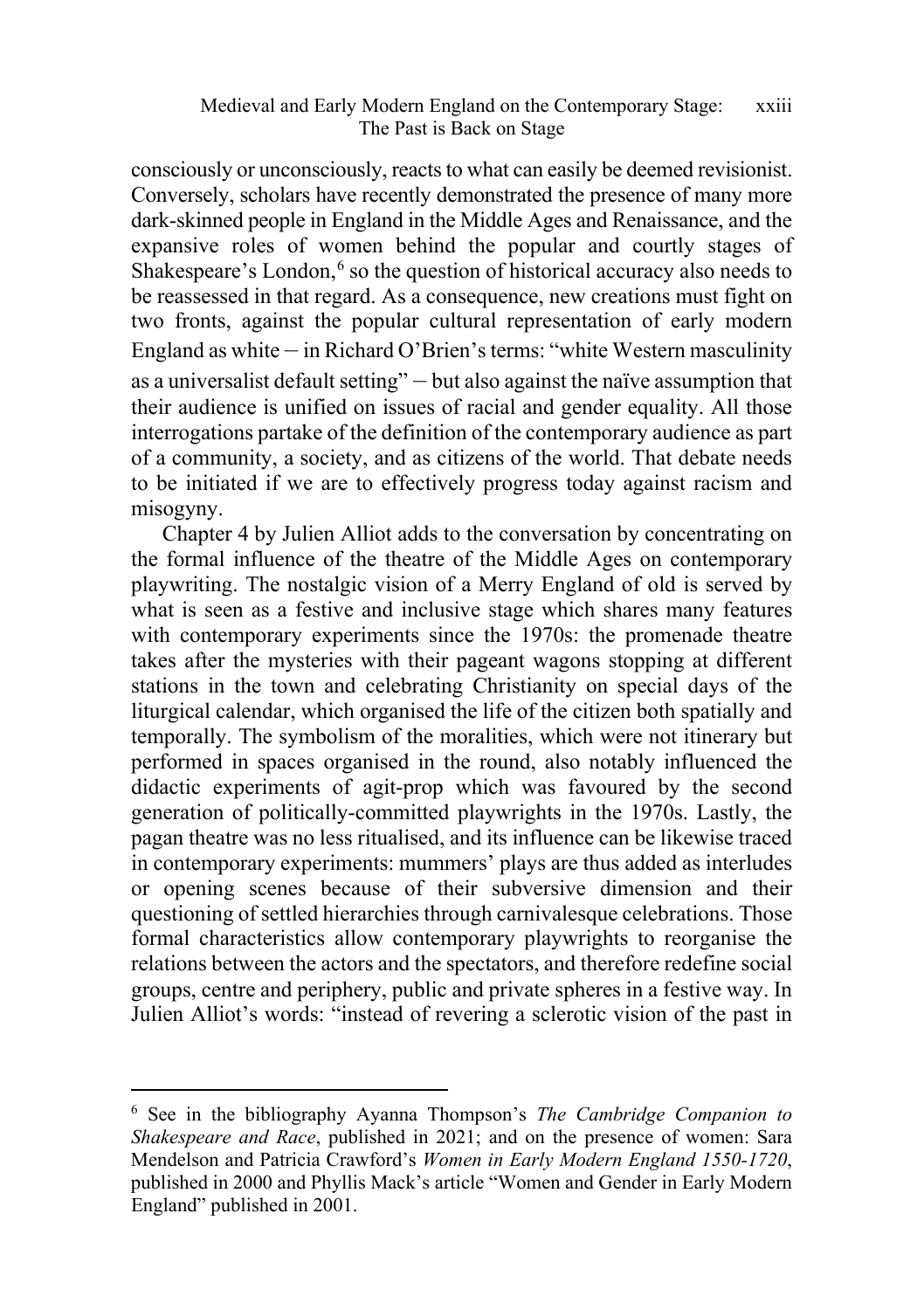an elegiac awe, looking back at 'Merry England' can also result in retrieving deeply subversive strategies."

In chapter 5, Marianne Drugeon concentrates on two history plays written by two politically-committed playwrights, David Edgar and Howard Brenton, on the translation of the Bible in English and its political implications, for the England of Henry VIII, Elizabeth I and James I as well as for contemporary Britain. Both authors having started their career around the same time and sharing more or less the same vision of what theatre can do, it is enlightening to analyse the way they picture the distant past in history plays written in the 2010s. While both plays literally haunt the present with the ghosts of the past, the perspective they offer shifts both vertically as they look at power from below, and horizontally as they do not follow a chronological order but instead create a chamber of echoes where the inhabitants of the past and present if not future cohabit. Beyond debates on authenticity and historical accuracy, the choice of venue which induces a different type of audience, and the way actors and spectators interact are also shown to have an impact on the lessons that the past can teach us in the present, when entertainment and didacticism share the stage.

In the third part of the book, the playwrights themselves share their experience of writing today about the distant past. The titles of the two chapters evince the same idea of a constant movement back and forth between past and present ("Re-forming the Reformation"), and the same lexical and dramaturgical interplay between the living and the dead ("Walking with Ghosts"). The wide and varied experience of the two authors, not only with professionals but also with amateur companies, illustrates the manifold aspects of the interaction between contemporary Britain and its medieval and early modern past.

David Edgar started his career as a playwright in the wake of the protests of 1968. As a politically-committed writer, he not only wrote and continues writing new plays, but also adapted many classical works, from William Shakespeare's *Richard III* to Robert Louis Stevenson's *Dr Jekyll and Mr Hyde* and from Charles Dickens' *Nicholas Nickleby* to Julian Barnes' *Arthur and George*. He also wrote history plays set variously in the Middle Ages, early modern England or the Victorian era, and was inspired by medieval theatrical forms which he took up again like the mummers' play opening the second version of the Dorchester community play *Entertaining Strangers* which he wrote for the National Theatre, or the parody of a mummers' play in *O Fair Jerusalem*, analysed by Julien Alliot in chapter 4. In chapter 6, David Edgar draws enlightening parallels between his own work and that of other politically-committed playwrights who also wrote history plays, and offers a typology organised according to the alleged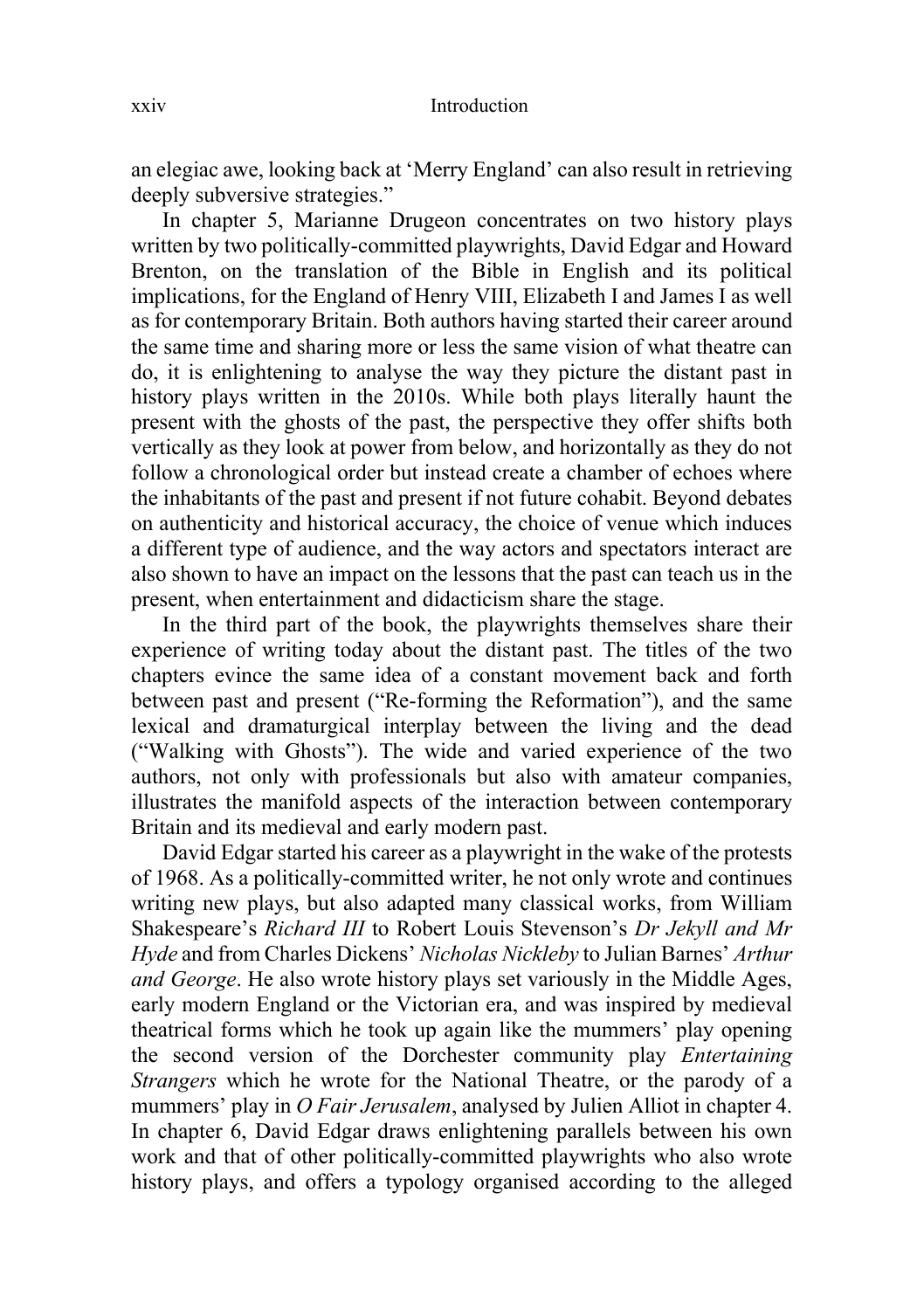#### Medieval and Early Modern England on the Contemporary Stage: The Past is Back on Stage xxv

intention of authors when they set their plays in the distant past. Honestly assessing the capacity of history plays, and their writers, to actually change and challenge the way spectators look at the present, David Edgar also concentrates on his latest incursion in this field: *Written on the Heart*. As part of a series of new works set in the Tudor period, the play occasioned an exploration of the roots of contemporary Britain's relation to religion, as a private individual practice and above all as a powerful political tool in the organisation of society. Studying very precisely the choice of words and demonstrating the political agenda at stake behind the translation of the word of God, David Edgar also points to the resonance of past debates in today's world.

In chapter 7, Stephanie Dale writes about her experience as a writer of two community plays for Dorchester, *A Time to Keep* in 2007, co-written with David Edgar, and *Spinning the Moon* to be created in 2022, and of a mystery play for Chester in 2013. The two forms are of remarkable interest for us as the first, conceptualised by Ann Jellicoe, is a particular kind of history play, written for the city of Dorchester about its past and performed by its citizens, while the other is a contemporary adaptation of the medieval mystery, also performed by amateurs, whose avowed aim, according to the Chester mystery plays website, is to "Keep History Alive and Well" (ChesterMysteryPlays, n.d.). Describing the feeling of writing for a community of actors and spectators who come to share the experience, Stephanie Dale points to the democratic process which is at stake in the creation of those two types of plays, and which is itself a political act. Sitespecific, community-specific, they are of a particular space, of a particular relation to history, and for a particular community. They also become a communal creation, which belongs to the hundreds of participants who, like the medieval guilds, took part in the creation, and to the thousands of spectators who are engaged actively in the experience of the performance.

The last two chapters of this volume thus epitomise not only a theatrical choice but also a political one: Howard Barker, whom I referred to at the beginning of this introduction, defines the task he envisions for theatre as "not to produce cohesion or the myth of solidarity but to return the individual to himself. Not 'We must act!' but 'Are we thus?'" (Barker [1989] 2016, 11). Interestingly, at Ann Jellicoe's request he also wrote a community play for the city of Bridport in 1981, entitled *The Poor Man's Friend*. In the documentary broadcast on the BBC in 1982, "A play for Bridport," Barker explains that his aim was to "fill the stage with those ghosts who come back to justify themselves" (Wheatley 1982). In the guise of that community play, all the plays explored in this volume aim at creating a sense of community in celebrating and/or questioning a common identity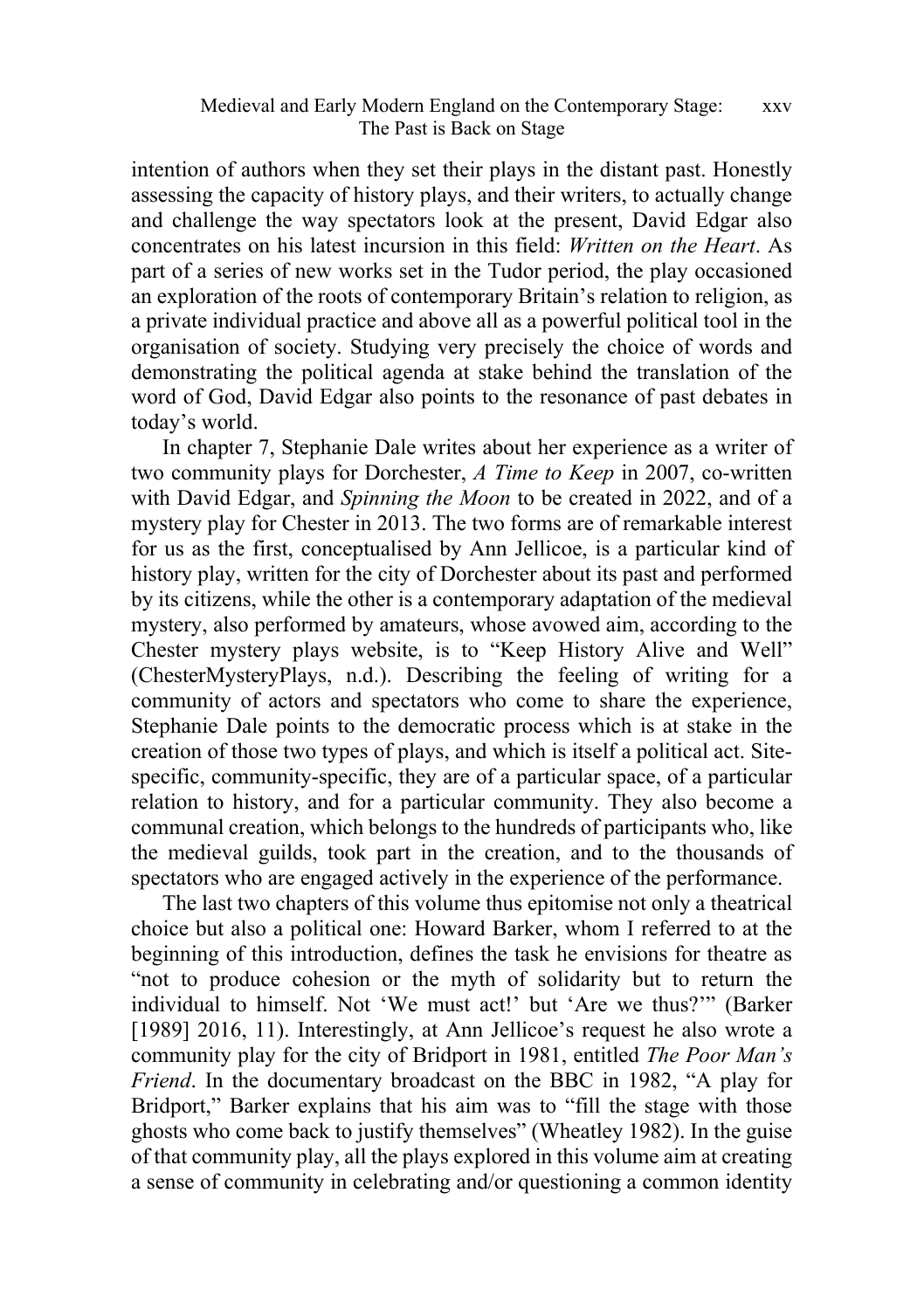which links the citizens of today, the spectators, to their ancestors who have come back to haunt the stage. The message is thus political, but so, often, is the process of creation, which is democratic. Linda Hutcheon comments on adaptation as a democratic creation which is owned by the community, as "an act of communal ownership of a story deeply embedded in the consciousnesses of multiple generations across the globe" (Hutcheon 2013, 191). Aleks Sierz, when he analyses the rewriting of the nation by contemporary British theatre, also recognises the power of history plays to heal a community, here to be understood not as a political construct but, following Benedict Anderson's definition, as a cultural construct: "Imagining a nation can be a comforting act of participation, flattering the lonely self with the idea of what Benedict Anderson dubbed 'an imagined community', in this case of fellow audience members" (Sierz 2011, 8). Those creations and recreations ensure that an actual physical bond is enlivened and energised, between the actors and the spectators, and between the citizens of today and their ancestors, all participating in the creative process, and all taking pleasure in it. What is more, the community which is generated is inclusive and extends with each new live performance, just like each adaptation, or reformulation, or recreation of a play becomes part of what Chantal Zabus calls an incremental literature (Zabus 2002, 4). Adaptations and history plays, which are as many rereading of the past, are thus all contributing to a reconfiguration of our society and its culture today, creating a constellation nourished by its past and its variations.

#### **Works Cited**

- Ackroyd, Peter. 2013. *Foundations: The History from Its Earliest Beginnings to the Tudors.* London: St Martin's.
- Anderson, Benedict. (1983) 2016. *Imagined Communities, Reflections on the Origin and Spread of Nationalism*. London: Verso.
- Anonymous. 2017. "Audience members' hearts beat together at the theatre." *UCL Psychology and Language Sciences*, November 17, 2017*.* [https://www.ucl.ac.uk/pals/news/2017/nov/audience-members-hearts](https://www.ucl.ac.uk/pals/news/2017/nov/audience-members-hearts-beat-together-theatre)[beat-together-theatre.](https://www.ucl.ac.uk/pals/news/2017/nov/audience-members-hearts-beat-together-theatre)
- Barker, Howard. (1989) 2016. *Arguments for a Theatre*. London: Oberon.
- Bennet, Michael. 2013. *Narrating the Past Through Theatre*. New York: Palgrave.
- Bolt, Robert. (1960) 1996. *A Man for All Seasons*. Oxford: Heinemann Plays.
- Brenton, Howard. 2006. *Paul*. London: Nick Hern Books.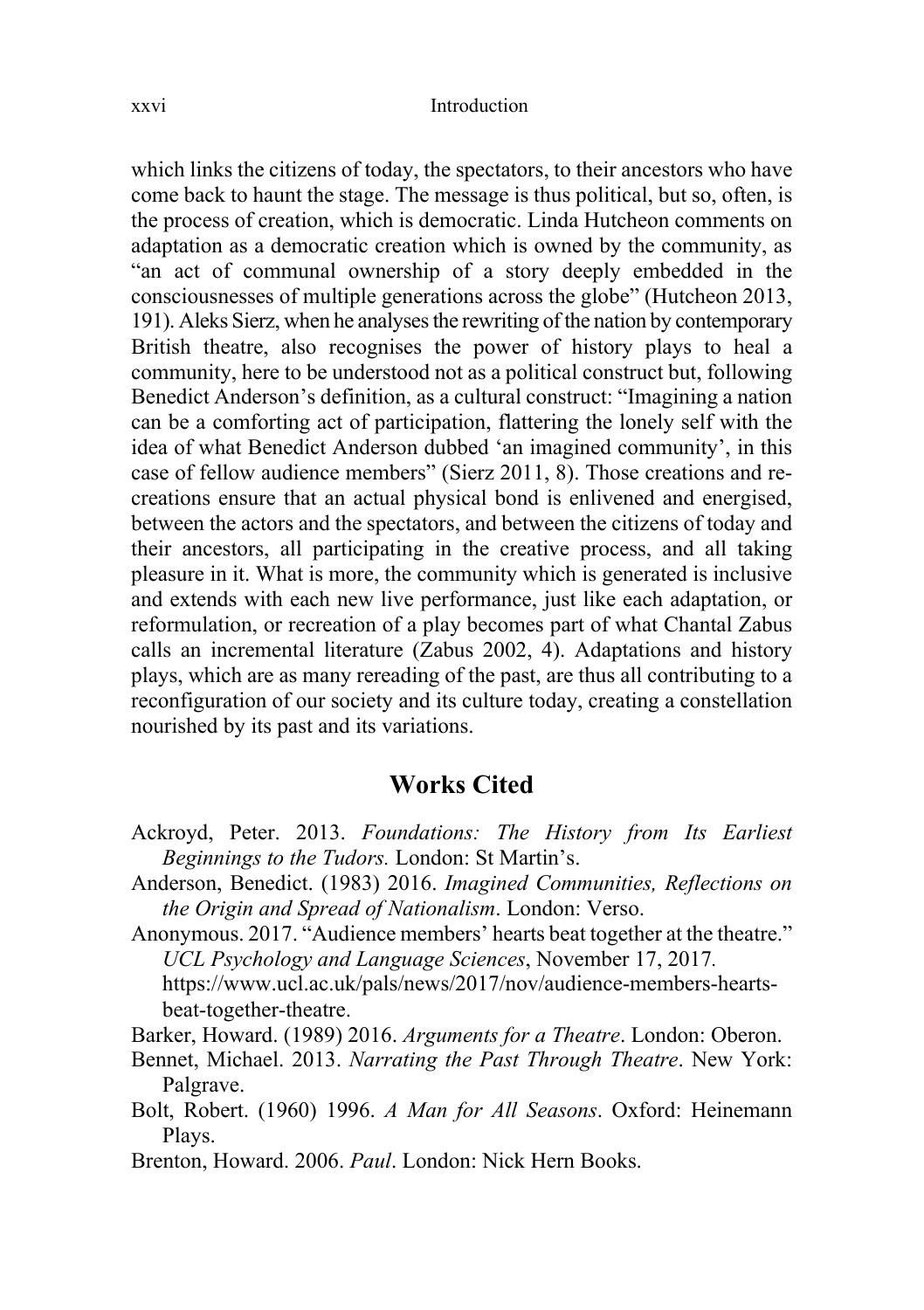Medieval and Early Modern England on the Contemporary Stage: xxvii The Past is Back on Stage

- Carlson, Marvin. 2001. *The Haunted Stage, The Theater as Memory Machine*. Ann Arbor: University of Michigan Press.
- Chester Mystery Plays. n. d. (website). Accessed 30 March 2021. [https://chestermysteryplays.com/history/.](https://chestermysteryplays.com/history/)
- Dimock, Wai Chee. 2018. "Editor's Column: Historicism, Presentism, Futurism." *PMLA/Publications of the Modern Language Association of America* 133 (2). Cambridge University Press: 257-63.
- Egan, Gabriel. 2010. *The Struggle for Shakespeare's Text: Twentieth-Century Editorial Theory and Practice*. Cambridge: Cambridge University Press.
- Erne, Lukas and Margaret Jane Kidnie, eds. 2004. *Textual Performances: The Modern Reproduction of Shakespeare's Drama*. Cambridge: Cambridge University Press.
- Friel, Brian. (1989) 1999. *Making History*. In *Plays: Two*, 241-339. London: Nick Hern Books.
- Gerzic, Marina and Aidan Norrie, eds. 2019. *From Medievalism to Early-Modernism, Adapting the English Past*. New York: Routledge.
- Harvie, Jen. 2005. *Staging the UK*. Manchester: Manchester University Press.
- Holderness, Graham, ed. 1988. *The Shakespeare Myth*. Manchester: Manchester University Press.
- Hutcheon, Linda. 2013. *A Theory of Adaptation*, 2nd edition. London: Routledge.
- Jowett, John. 2007. *Shakespeare and Text*. Oxford: Oxford University Press.
- Lanier, Douglas. 2014. "Shakespearean Rhizomatics: Adaptation, Ethics, Value." In *Shakespeare and the Ethics of Appropriation*, edited by Alexa Huang and Elizabeth Rivlin, 21-40. New York: Palgrave.
- Mayer, Jean-Christophe, William H. Sherman and Stuart Sillars. 2013. "Shakespearean Configurations: Introduction" *Shakespearean Configurations, Early Modern Literary Studies* Special Issue 21. [https://extra.shu.ac.uk/emls/si-21/01-Mayer,Sherman,Sillars\\_](https://extra.shu.ac.uk/emls/si-21/01-Mayer,Sherman,Sillars_%20Introduction.htm)  [Introduction.htm.](https://extra.shu.ac.uk/emls/si-21/01-Mayer,Sherman,Sillars_%20Introduction.htm)
- Nietzsche, Friedrich. (1873) 1957. *The Use and Abuse of History*. Translated by Adrian Collins. New York: Macmillan Publishing Company.
- Palmer, Richard H. 1998. *The Contemporary British History Play*. London: Greenwood Press.
- Pennino, Anthony P. 2018. *Staging the Past in the Age of Thatcher*. Cham: Palgrave.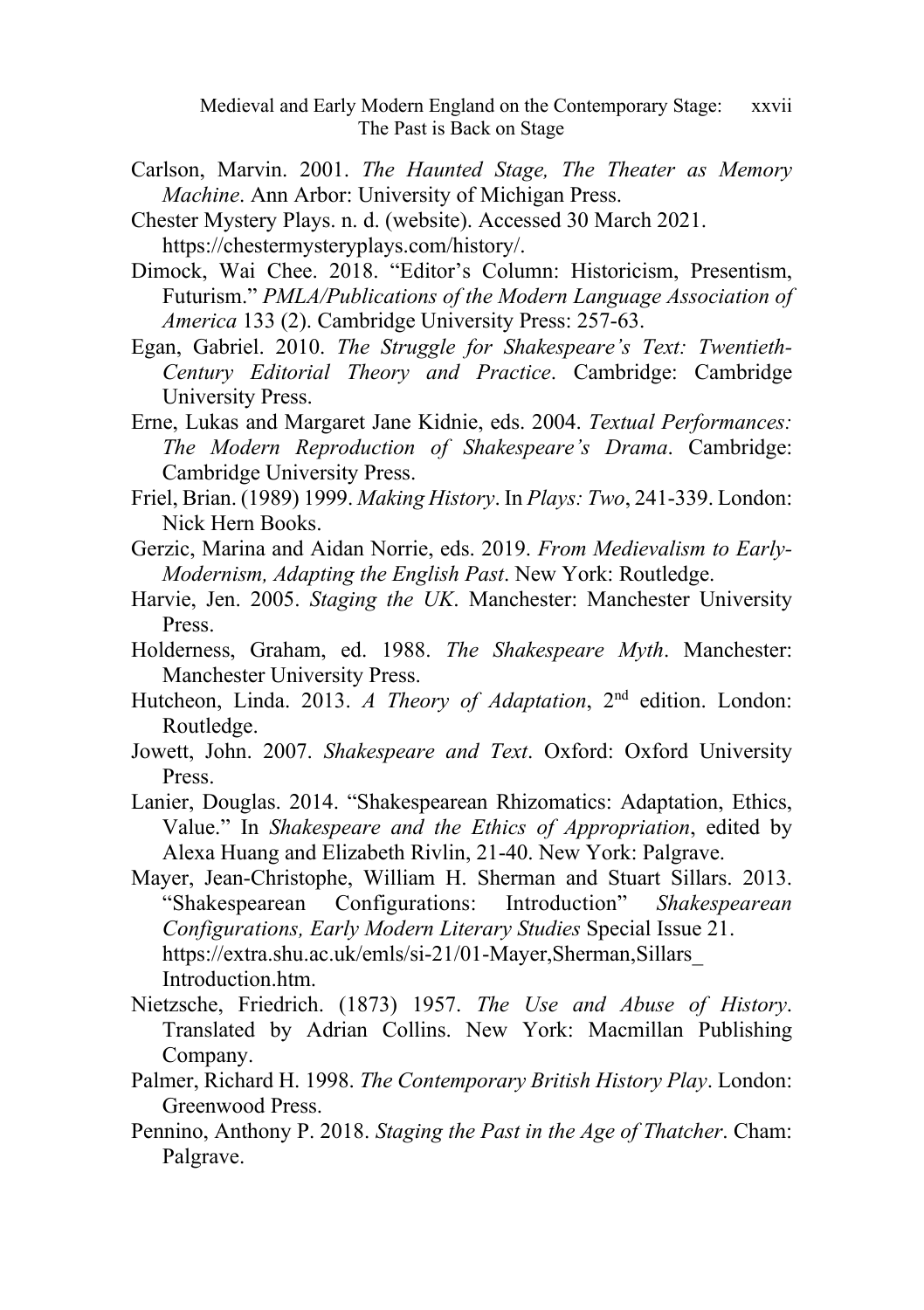- Rokem, Freddie. 2000. *Performing History: Theatrical Representations of the Past in Contemporary Theatre*. Iowa City: University of Iowa Press.
- Sanders. Julie. 2016. *Adaptation and Appropriation,* 2nd edition. London: Routledge.
- Saunders, Graham. 2017. *Elizabethan and Jacobean Reappropriation in Contemporary British Drama*. London: Palgrave.
- Shapiro. James. 2005. *A Year in the Life of William Shakespeare: 1599*. New York: Harper Collins.
- Sierz, Aleks. 2011. *Rewriting the Nation: British Theatre Today*. London: Methuen.
- Wheatley, David, dir. 1982. *Arena*. Season 8, episode 3, "A play for Bridport." Aired November 16, 1982, on BBC. [https://player.vimeo.com/video/340864008?fbclid=IwAR1V-8QL9ZZ](https://player.vimeo.com/video/340864008?fbclid=IwAR1V-8QL9ZZ%20VRX7D9vPuqoit0NEA0y9xuW6GjKlmcgw5ITMswsGNOMZzrAc)  [VRX7D9vPuqoit0NEA0y9xuW6GjKlmcgw5ITMswsGNOMZzrAc.](https://player.vimeo.com/video/340864008?fbclid=IwAR1V-8QL9ZZ%20VRX7D9vPuqoit0NEA0y9xuW6GjKlmcgw5ITMswsGNOMZzrAc)
- Zabus. Chantal. 2002. *Tempests after Shakespeare*. Basingstoke: Palgrave.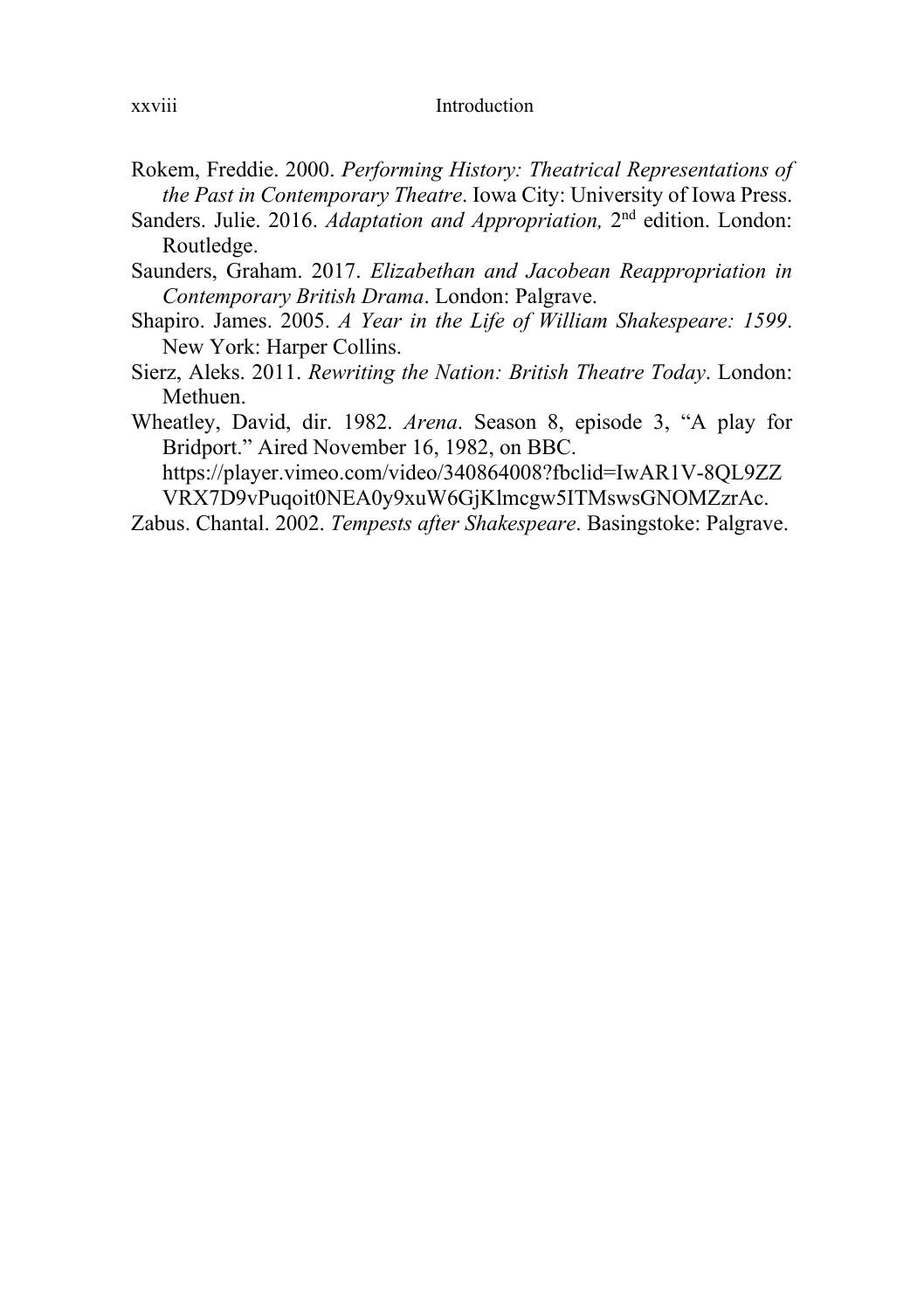## **PART I:**

## **RESTAGING AND REWRITING SHAKESPEARE**